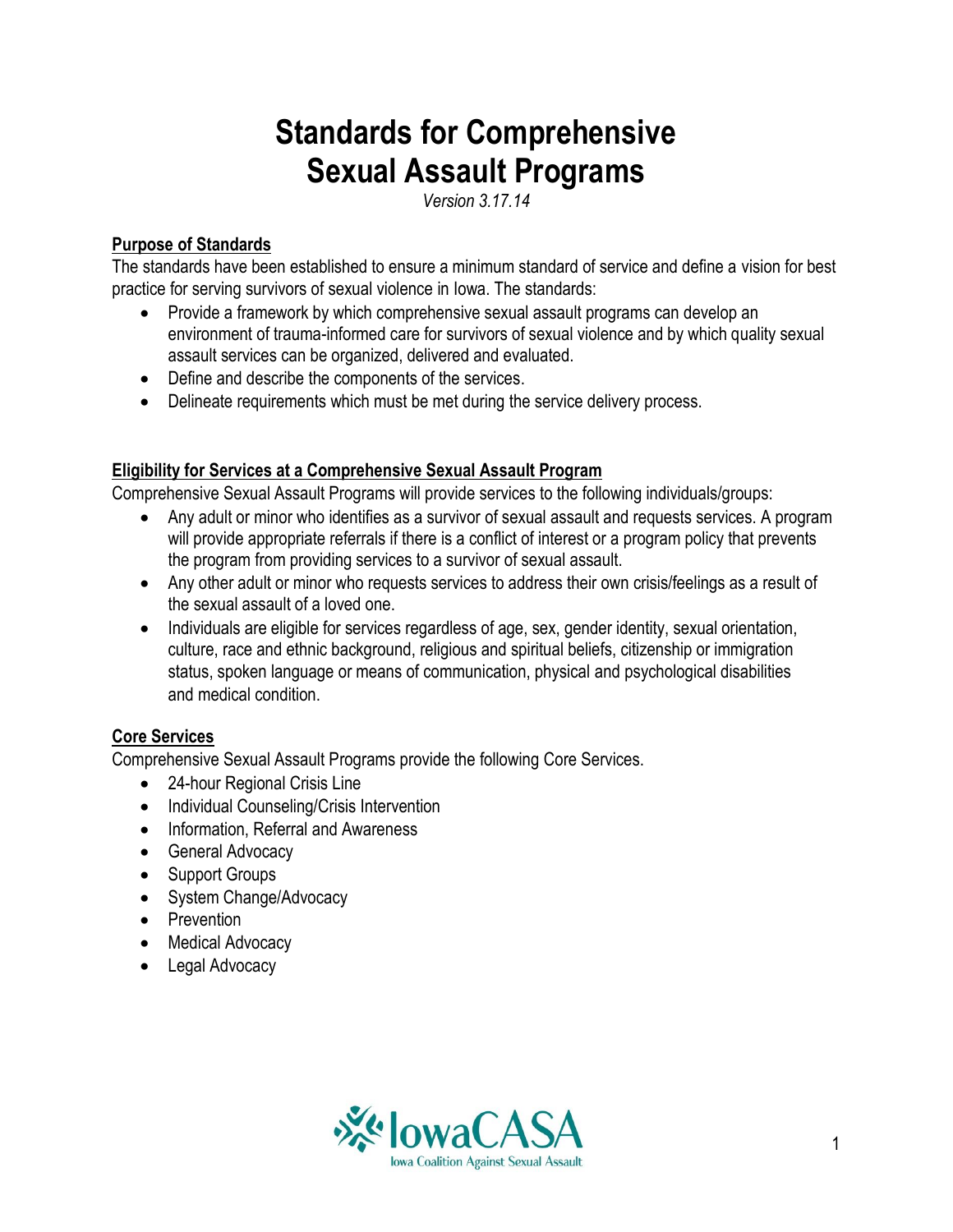| <b>STANDARD#1</b>    |                                                                                                                                                                                                                                                                                                                                                                                                                                                                                                                                                                                                                                                                                                                                                                   |
|----------------------|-------------------------------------------------------------------------------------------------------------------------------------------------------------------------------------------------------------------------------------------------------------------------------------------------------------------------------------------------------------------------------------------------------------------------------------------------------------------------------------------------------------------------------------------------------------------------------------------------------------------------------------------------------------------------------------------------------------------------------------------------------------------|
|                      | <b>REGIONAL CRISIS LINES</b>                                                                                                                                                                                                                                                                                                                                                                                                                                                                                                                                                                                                                                                                                                                                      |
| <b>Standard</b>      | The program must provide 24-hour, seven day a week telephone crisis line to provide<br>immediate telephone crisis intervention services. Immediately accessible means a<br>line answered by an advocate that has achieved a minimum of Victim Counselor<br>training (not a pager, answering machine, voice mail or answering service). The crisis<br>line must immediately identify itself as the regional sexual assault crisis hotline. The<br>crisis line must have at least one bypass feature in place to accommodate more than<br>one call at one time. To ensure confidentiality and anonymity crisis lines may not use<br>caller I.D. capabilities. Blocked calls and collect calls (including those from correctional<br>institutions) must be accepted. |
| Goal                 | To provide immediate assistance to a caller via a trained sexual violence advocate<br>(staff or volunteer)                                                                                                                                                                                                                                                                                                                                                                                                                                                                                                                                                                                                                                                        |
| <b>Duration</b>      | Short term. May be episodic.                                                                                                                                                                                                                                                                                                                                                                                                                                                                                                                                                                                                                                                                                                                                      |
| <b>Activities</b>    | Assist caller in identifying and meeting immediate needs<br>Provide information about available services/resources<br>Information about the effects of sexual violence and possible reactions<br>General information about medical and legal issues<br>Offering advocacy services and information about other services available<br>in the community<br>Active listening<br>Grounding<br><b>Exploring options</b>                                                                                                                                                                                                                                                                                                                                                 |
| <b>Best Practice</b> | Survivors are invited to share as much or as little as they like.<br>Survivors are invited to take their time; there are no caps on time.<br>Survivors' calls are responded to immediately; they are not required to leave a<br>message or wait for a sexual assault specific advocate to return their call.<br>On-going advocacy for survivors is also a component of 24-hour<br>crisis/support line services<br>Multi-lingual access is provided, including access to TTY                                                                                                                                                                                                                                                                                       |
| <b>Documentation</b> | The program must have a recordkeeping system that tracks the number of<br>calls/contacts per reporting period and a staffing schedule that demonstrates<br>the 24-hour/day availability the service.<br>The program should include the following information required for reporting<br>$\bullet$<br>purposes, such as the date, time, and length of call, caller demographic<br>information and the crisis line advocate who took the call.                                                                                                                                                                                                                                                                                                                       |

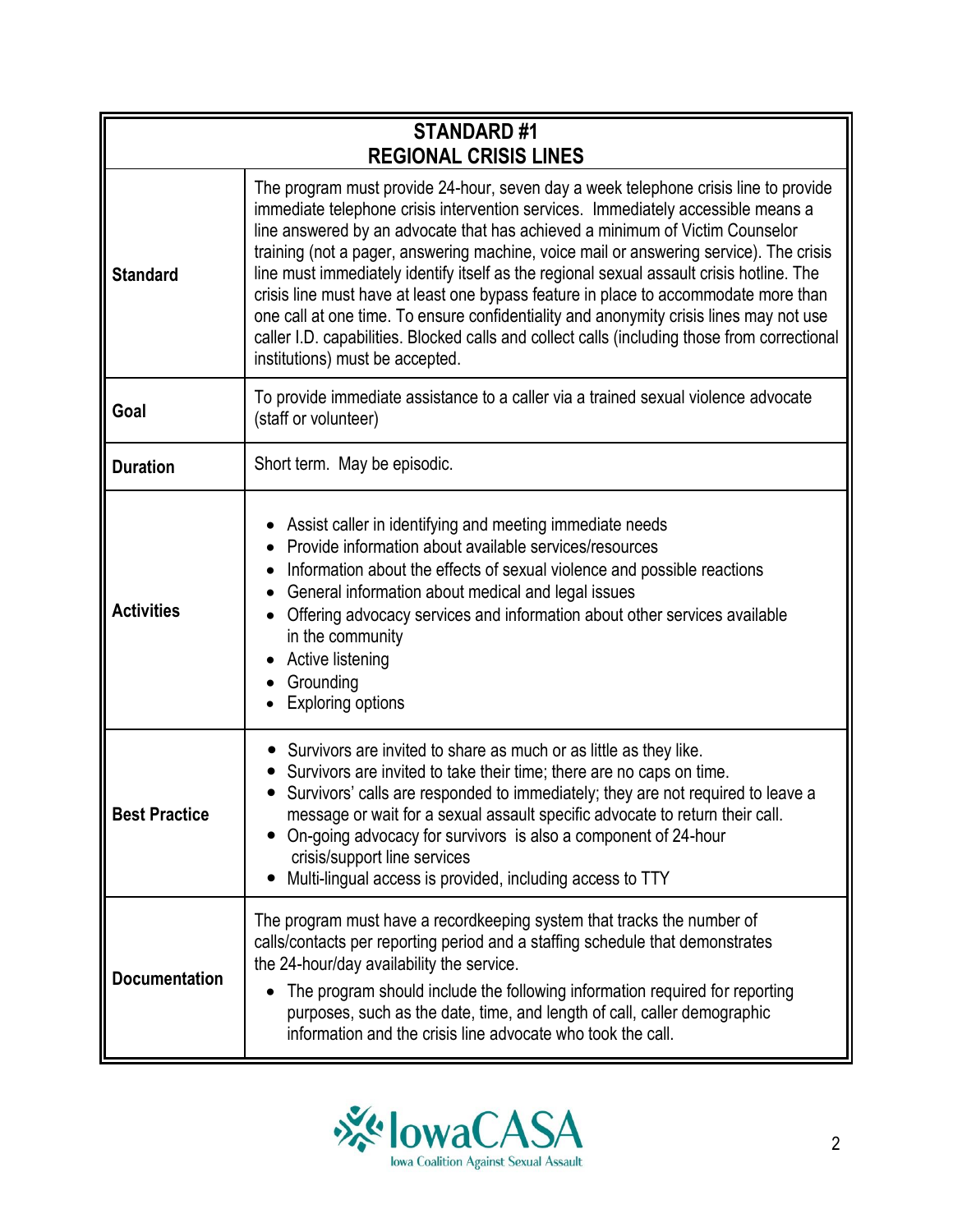| <b>STANDARD#2</b><br><b>COUNSELING/CRISIS INTERVENTION</b> |                                                                                                                                                                                                                                                                                                                                                                                                                                                                                                                                                                                             |
|------------------------------------------------------------|---------------------------------------------------------------------------------------------------------------------------------------------------------------------------------------------------------------------------------------------------------------------------------------------------------------------------------------------------------------------------------------------------------------------------------------------------------------------------------------------------------------------------------------------------------------------------------------------|
| <b>Standard</b>                                            | The program must provide a prompt 24-hour personal response to a variety of settings<br>for individuals presenting a crisis related to sexual abuse/assault. Programs shall have<br>a plan in place so that no survivor need wait more than 1 hour for an advocate to be<br>present in a crisis situation.                                                                                                                                                                                                                                                                                  |
| Goal                                                       | To alleviate acute distress of sexual abuse/assault, to begin stabilization, and assist in<br>determining the next steps. The crisis is self defined by the survivor.                                                                                                                                                                                                                                                                                                                                                                                                                       |
| <b>Duration</b>                                            | Short term. May be episodic.                                                                                                                                                                                                                                                                                                                                                                                                                                                                                                                                                                |
| <b>Activities</b>                                          | Activities to alleviate acute stress including:<br>Psycho education about effects of trauma<br>Supportive listening, validation, and empowerment<br>Assistance with coping skills, grounding, and trigger plans<br>$\bullet$<br>General information about medical and legal issues<br>Information on services available in the community<br>In partnership with the survivor, the advocate/program assesses and<br>$\bullet$<br>evaluates the survivor's needs in order to develop a service plan<br>designed specifically for the individual survivor.                                     |
| <b>Best Practice</b>                                       | Programs offer:<br>Consistency in crisis intervention for survivors who frequently access support<br>Face-to-face options available for support on an ongoing basis (distinct from<br>professional therapy)<br>Staff and volunteers trained in and use techniques to help reduce trauma reactions<br>Programs strive to offer or provide access in the community to counseling/therapy<br>provided by trained and/or licensed counselor or therapist<br>Planned interventions and goals<br>Ongoing evaluation of counseling and therapy delivery and outcomes<br>Use of specific modalities |
| <b>Documentation</b>                                       | The program must have a recordkeeping system that tracks the number of<br>calls/contacts per reporting period and a staffing schedule that demonstrates<br>the 24-hour/day availability the service.<br>The program should include the following information required for reporting<br>purposes, such as the date, time, and length of call/contact, client demographic<br>information and the name of the responding advocate.                                                                                                                                                             |

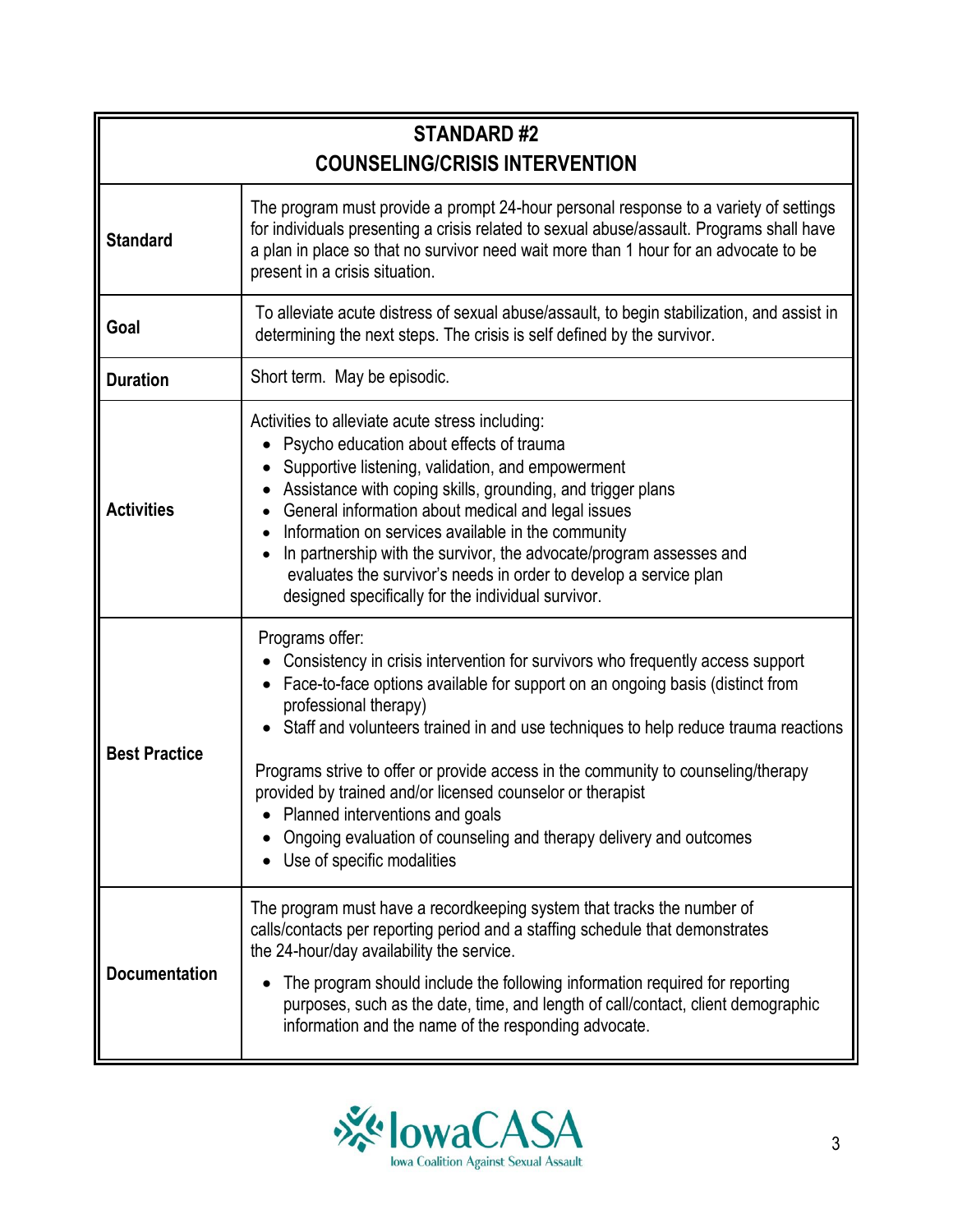| <b>STANDARD#3</b>                           |                                                                                                                                                                                                                                                                                                                                                                                                                                                                                                                                                                                                                                                                                                                                                     |
|---------------------------------------------|-----------------------------------------------------------------------------------------------------------------------------------------------------------------------------------------------------------------------------------------------------------------------------------------------------------------------------------------------------------------------------------------------------------------------------------------------------------------------------------------------------------------------------------------------------------------------------------------------------------------------------------------------------------------------------------------------------------------------------------------------------|
| <b>INFORMATION, REFERRAL, and AWARENESS</b> |                                                                                                                                                                                                                                                                                                                                                                                                                                                                                                                                                                                                                                                                                                                                                     |
| <b>Standard</b>                             | This standard has two sections:<br>The program must respond 24 hours a day in person or by phone to direct requests<br>1.<br>for information or assistance related to sexual abuse/assault and available services.<br>2. The program must pro-actively conduct community awareness activities related to<br>sexual abuse/assault and available services to the community at-large.                                                                                                                                                                                                                                                                                                                                                                  |
| Goal                                        | To provide sexual abuse/assault related information and resources.                                                                                                                                                                                                                                                                                                                                                                                                                                                                                                                                                                                                                                                                                  |
| <b>Duration</b>                             | Information and referral contacts are usually one-time, but may reoccur. Awareness activities<br>may be one-time or reoccur.                                                                                                                                                                                                                                                                                                                                                                                                                                                                                                                                                                                                                        |
| <b>Activities</b>                           | Assist individuals in evaluating what is needed, including available and appropriate<br>services and/or resources.<br>Provide information verbally or in writing such as:<br>$\bullet$<br>$\theta$ Available services (including advocacy services provided by the program)<br>Referrals to appropriate and relevant resources addressing individuals' needs<br>$\circ$<br>Information regarding sexual abuse/assault<br>$\circ$<br>Information may be provided through:<br>Individual contact<br>$\circ$<br>Outreach to underserved communities<br>$\circ$<br>Distribution of materials<br>$\circ$<br><b>Public Speaking/Presentations</b><br>$\circ$<br><b>Community Education Events</b><br>$\circ$                                              |
| <b>Best Practice</b>                        | Programs provide:<br>• Screening of agencies and service providers on referral list<br>• Policies for maintaining confidentiality when communicating with agencies and service<br>providers<br>Referrals for a wide range of health care (e.g., OB/GYN, chiropractors, massage<br>$\bullet$<br>therapists, acupuncturists, etc.)<br>A range of awareness activities targeted at non-traditional partners, particularly those<br>outside of the medical and legal systems.                                                                                                                                                                                                                                                                           |
| <b>Documentation</b>                        | The program must have a recordkeeping system that tracks the number of calls/contacts<br>1.<br>per reporting period, an up-to-date community resource list (within the past 6 months),<br>and a staffing schedule that demonstrates the 24-hour/day availability the service.<br>The program should include the following information required for reporting<br>$\circ$<br>purposes, such as the date, time, and length of call/contact, client demographic<br>information and the name of the responding advocate.<br>The program must show they are disseminating information about sexual abuse/assault<br>2.<br>by providing examples of their program's brochures, speaker's bureau, PSAs, press<br>releases, media kits and community events. |

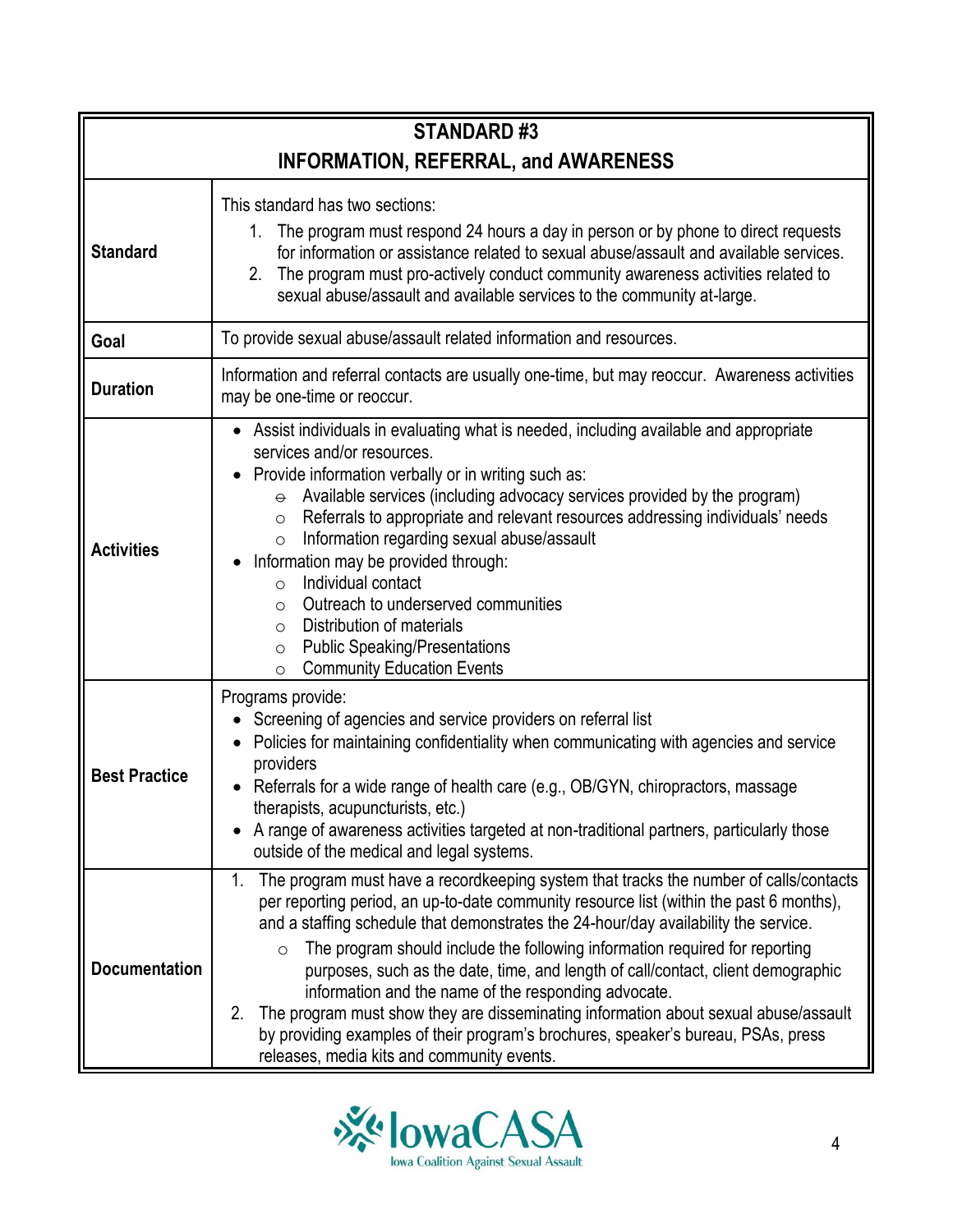| <b>STANDARD#4</b>    |                                                                                                                                                                                                                                                                                                                                                                                                                                                                                                                                                                                      |
|----------------------|--------------------------------------------------------------------------------------------------------------------------------------------------------------------------------------------------------------------------------------------------------------------------------------------------------------------------------------------------------------------------------------------------------------------------------------------------------------------------------------------------------------------------------------------------------------------------------------|
|                      | <b>GENERAL ADVOCACY</b>                                                                                                                                                                                                                                                                                                                                                                                                                                                                                                                                                              |
| <b>Standard</b>      | The program must provide personal support and/or assistance in accessing sexual<br>abuse/assault related services.                                                                                                                                                                                                                                                                                                                                                                                                                                                                   |
| Goal                 | To ensure needed services and adequate support to enhance recovery from sexual<br>abuse/assault.                                                                                                                                                                                                                                                                                                                                                                                                                                                                                     |
| <b>Duration</b>      | Generally, 1 to 4 times per month; 3 months to a year                                                                                                                                                                                                                                                                                                                                                                                                                                                                                                                                |
| <b>Activities</b>    | All activities and services are survivor-focused and case specific.<br>Ongoing personal support, including outreach calls/visits (including in-patient<br>or residential care settings)<br>Practical help as needed; information and referrals which are case specific<br>and survivor-focused<br>Ongoing crisis intervention<br>Arranging for services to enhance healing (e.g., health, financial, housing)<br>Consulting with others (such as CPS, APS, Indian Child Welfare, other<br>$\bullet$<br>professionals involved in a survivor's life) regarding an individual survivor |
| <b>Best Practice</b> | An advocate initiates follow-up services with the survivor after the initial<br>$\bullet$<br>contact. Follow-up with a survivor is initiated only with the survivor's prior<br>written permission for continued contact.<br>The goal of follow-up is to provide continued support to the survivor, with<br>her/his defined needs.<br>Follow-up does not have a defined length of time, as the need for continued<br>services after the initial crisis varies with each survivor.                                                                                                     |
| <b>Documentation</b> | The program must have a recordkeeping system that ties advocacy activities to<br>individual survivors and a staffing schedule that demonstrates the 24-hour/day<br>availability of general advocacy services.<br>The program should include the following information required for reporting<br>$\circ$<br>purposes, such as the date, time, and length of call/contact, client<br>demographic information and the name of the responding advocate.                                                                                                                                  |

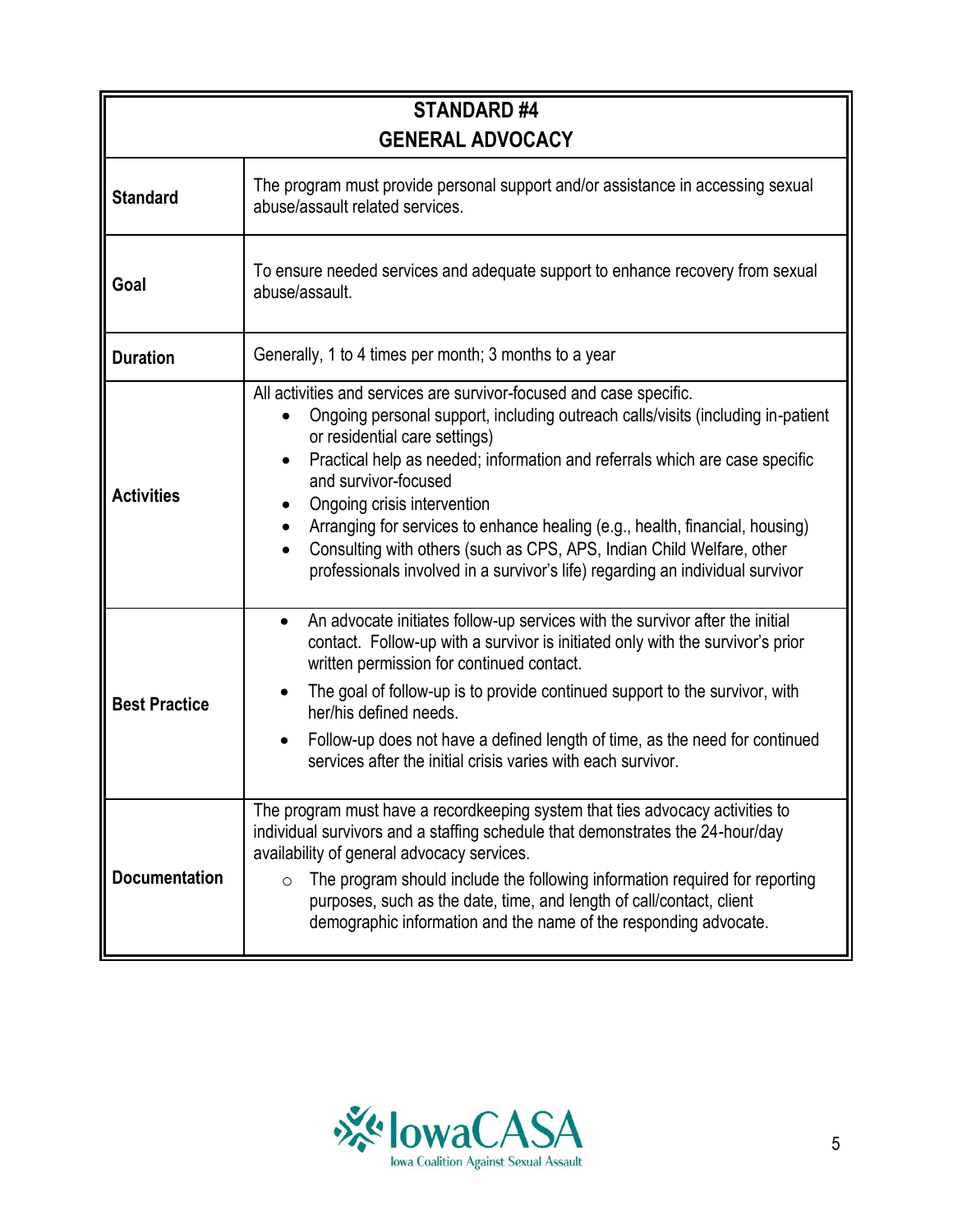| <b>STANDARD#5</b>       |                                                                                                                                                                                                                                                                                                                                                                                                                                                                                                                                                                                                                                                                                          |  |
|-------------------------|------------------------------------------------------------------------------------------------------------------------------------------------------------------------------------------------------------------------------------------------------------------------------------------------------------------------------------------------------------------------------------------------------------------------------------------------------------------------------------------------------------------------------------------------------------------------------------------------------------------------------------------------------------------------------------------|--|
| <b>MEDICAL ADVOCACY</b> |                                                                                                                                                                                                                                                                                                                                                                                                                                                                                                                                                                                                                                                                                          |  |
| <b>Standard</b>         | The program must act on behalf of and in support of survivors of sexual abuse/assault to<br>ensure their interests are represented and their rights upheld. For crisis situations, programs<br>must have staff available on a 24 hour basis who can respond within one hour of a call. For<br>long-term medical advocacy, staff should be available to accompany clients to scheduled<br>appointments, as requested. All medical advocacy must be done with no pressure for the<br>survivor to report sexual assault, or to have evidence collected.                                                                                                                                     |  |
| Goal                    | To assist the survivor to regain personal power and control as s/he makes decisions<br>regarding medical care and to promote an appropriate response from individual service<br>providers.                                                                                                                                                                                                                                                                                                                                                                                                                                                                                               |  |
| <b>Duration</b>         | May vary significantly depending upon survivor's medical needs as related to the sexual<br>assault.                                                                                                                                                                                                                                                                                                                                                                                                                                                                                                                                                                                      |  |
| <b>Activities</b>       | All activities and services are survivor-focused and case specific.<br>Educate on available options so that survivors have all the information to make<br>informed decisions about medical care and the preparations needed, including<br>referral for possible forensic exam<br>Information about medical care/concerns, including assistance with needed follow-up<br>Support at medical exams and appointments<br>$\bullet$<br>Information and/or assistance with Crime Victim Compensation applications<br>$\bullet$<br>Information about sexually transmitted infections and HIV antibody testing and<br>$\bullet$<br>prophylaxis.<br>Information about emergency contraception.    |  |
| <b>Best Practice</b>    | An advocate initiates follow-up services with the survivor after the initial contact or<br>$\bullet$<br>forensic examination. Follow-up with a survivor is initiated only with the survivor's<br>prior written permission for continued contact.<br>The goal of follow-up is to provide continued support to the survivor, with her/his<br>defined needs.<br>Follow-up does not have a defined length of time, as the need for continued services<br>after the initial crisis varies with each survivor.<br>The program provides medical accompaniment and advocacy for non-emergency<br>medical services (e.g., OB/GYN care, dental care, etc.).                                        |  |
| <b>Documentation</b>    | The program must have a recordkeeping system that ties advocacy activities to individual<br>survivors, document working relationships with the medical community, and a staffing<br>schedule that demonstrates the 24-hour/day availability of medical advocacy services.<br>The program should include the following information required for reporting purposes,<br>such as the date, time, and length of call/contact, client demographic information and<br>the name of the responding advocate.<br>Documentation of working relationships with the medical community can vary, but<br>often includes: letters of agreement, Memoranda of Understanding, or collaborative<br>grants. |  |

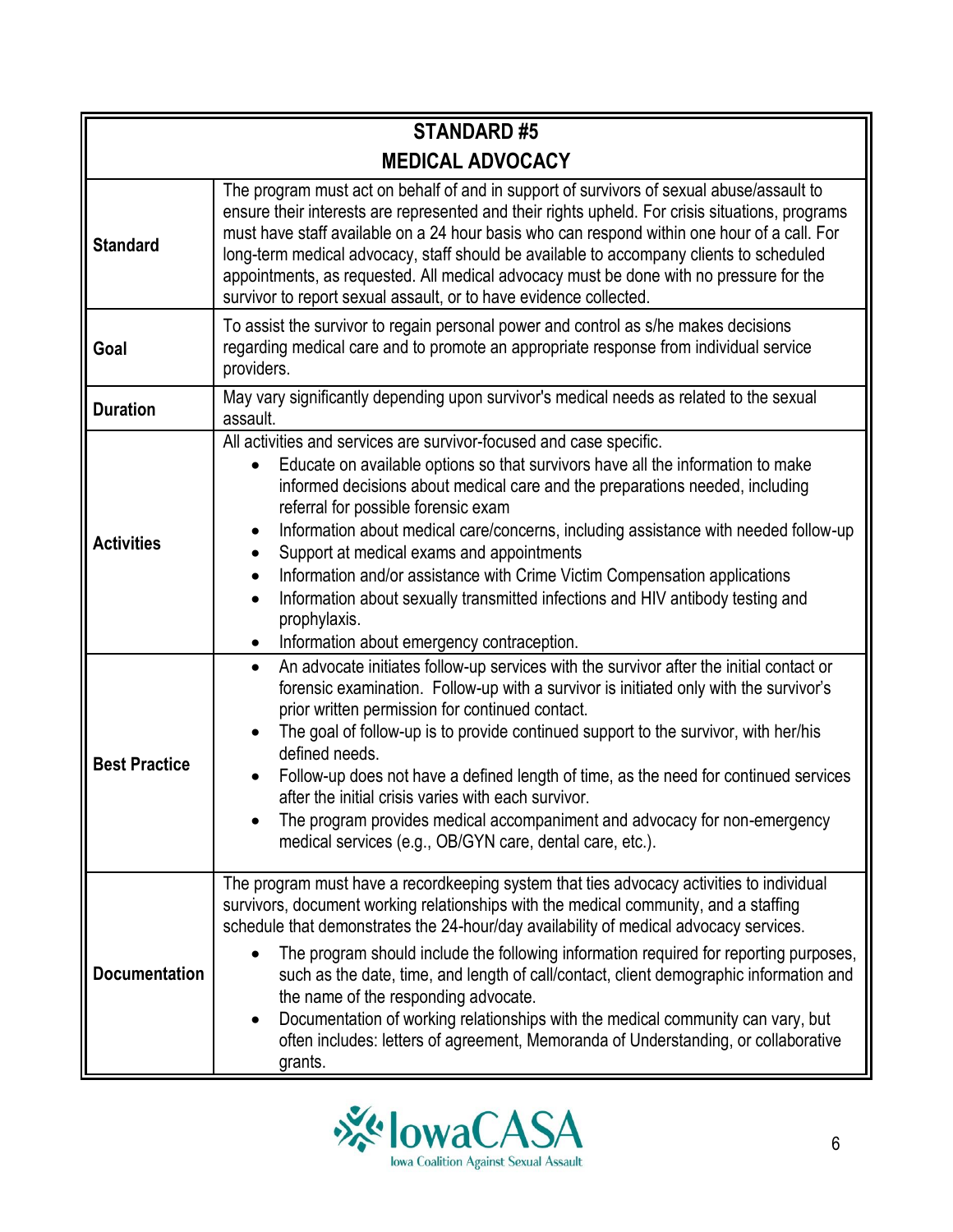| <b>STANDARD#6</b>     |                                                                                                                                                                                                                                                                                                                                                                                                                                                                                                                                                                                                                                                                                                                              |  |
|-----------------------|------------------------------------------------------------------------------------------------------------------------------------------------------------------------------------------------------------------------------------------------------------------------------------------------------------------------------------------------------------------------------------------------------------------------------------------------------------------------------------------------------------------------------------------------------------------------------------------------------------------------------------------------------------------------------------------------------------------------------|--|
| <b>LEGAL ADVOCACY</b> |                                                                                                                                                                                                                                                                                                                                                                                                                                                                                                                                                                                                                                                                                                                              |  |
| <b>Standard</b>       | The program must act on behalf of and in support of survivors of sexual<br>abuse/assault on a 24-hour basis to ensure their interests are represented and their<br>rights upheld.                                                                                                                                                                                                                                                                                                                                                                                                                                                                                                                                            |  |
| Goal                  | To assist gaining knowledge of the criminal justice system, gain access to all<br>avenues of participation in the legal system and to promote the responsiveness of<br>individual legal system participants.                                                                                                                                                                                                                                                                                                                                                                                                                                                                                                                 |  |
| <b>Duration</b>       | Up to several years                                                                                                                                                                                                                                                                                                                                                                                                                                                                                                                                                                                                                                                                                                          |  |
| <b>Activities</b>     | All activities and services are survivor-focused and case specific.<br>Assistance in making informed decisions about reporting to law enforcement<br>and the preparations needed, including the possibility of Crime Victim<br><b>Compensation benefits</b><br>Information about the criminal justice systems procedures, civil remedies,<br>$\bullet$<br>and Dependency, Family and Juvenile Courts, including follow-up<br>Support at interviews, trial and sentencing<br>Assistance in preparing for court; informing the survivor of her/his rights in<br>legal settings<br>Active monitoring of case through the legal system<br>$\bullet$<br>Assistance with protective/no-contact/anti-harassment orders<br>$\bullet$ |  |
| <b>Best Practice</b>  | An advocate initiates follow-up services with the survivor after the initial<br>$\bullet$<br>contact. Follow-up with a survivor is initiated only with the survivor's prior<br>written permission for continued contact.<br>The goal of follow-up is to provide continued support to the survivor, with<br>$\bullet$<br>her/his defined needs.<br>Follow-up does not have a defined length of time, as the need for continued<br>$\bullet$<br>services after the initial crisis varies with each survivor.<br>The program provides legal accompaniment and advocacy for civil law<br>cases.                                                                                                                                  |  |
| <b>Documentation</b>  | The program must have a recordkeeping system that ties advocacy activities to<br>individual survivors, document working relationships with the legal community, and a<br>staffing schedule that demonstrates the 24-hour/day availability of legal advocacy<br>services.<br>The program should include the following information required for reporting<br>$\circ$<br>purposes, such as the date, time, and length of call/contact, client<br>demographic information and the name of the responding advocate.<br>Documentation of working relationships with the legal community can vary,<br>$\circ$<br>but often includes: letters of agreement, Memoranda of Understanding, or<br>collaborative grants.                  |  |

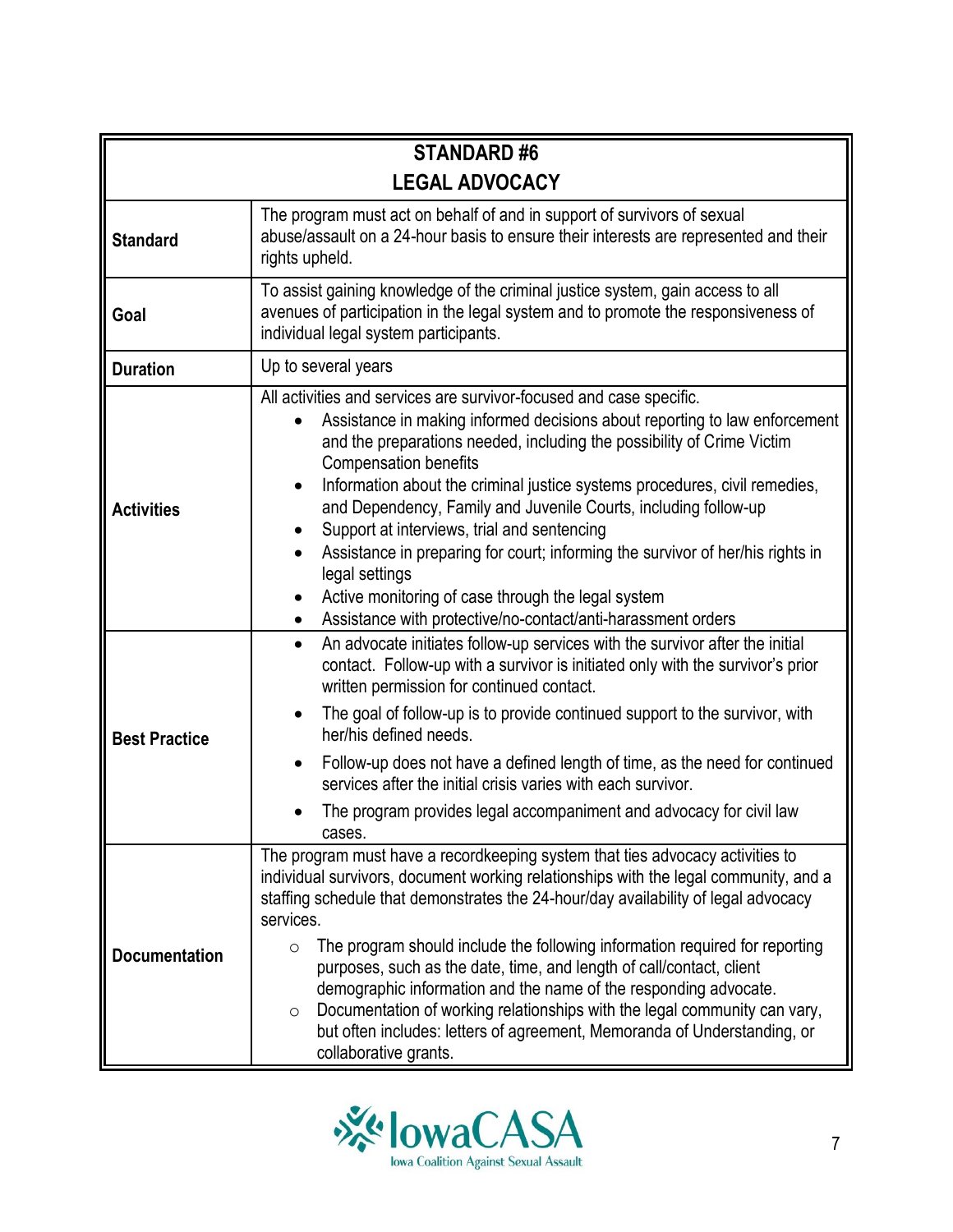| <b>STANDARD#7</b><br><b>SUPPORT GROUPS</b> |                                                                                                                                                                                                                                                                                                                                                                                                                                                                                                                                                                                                                                                                                                                                                                                                                                                                                                                                                                                                                                                                                                                                                                                                  |
|--------------------------------------------|--------------------------------------------------------------------------------------------------------------------------------------------------------------------------------------------------------------------------------------------------------------------------------------------------------------------------------------------------------------------------------------------------------------------------------------------------------------------------------------------------------------------------------------------------------------------------------------------------------------------------------------------------------------------------------------------------------------------------------------------------------------------------------------------------------------------------------------------------------------------------------------------------------------------------------------------------------------------------------------------------------------------------------------------------------------------------------------------------------------------------------------------------------------------------------------------------|
| <b>Standard</b>                            | The program must provide regular facilitated meetings of survivors (including secondary<br>survivors) of sexual abuse/assault with a supportive and educational focus.                                                                                                                                                                                                                                                                                                                                                                                                                                                                                                                                                                                                                                                                                                                                                                                                                                                                                                                                                                                                                           |
| Goal                                       | Groups exchange information, share techniques for problem-solving, and explore feelings about<br>the impact of sexual abuse/assault.                                                                                                                                                                                                                                                                                                                                                                                                                                                                                                                                                                                                                                                                                                                                                                                                                                                                                                                                                                                                                                                             |
| <b>Duration</b>                            | 1 to 2 hour average length of time per session; 1 to 4 sessions per month; 3 months to a year                                                                                                                                                                                                                                                                                                                                                                                                                                                                                                                                                                                                                                                                                                                                                                                                                                                                                                                                                                                                                                                                                                    |
| <b>Activities</b>                          | Group meetings with a planned beginning and ending date and an outcome-based, structured<br>agenda with a primary focus on sexual abuse/assault issues.                                                                                                                                                                                                                                                                                                                                                                                                                                                                                                                                                                                                                                                                                                                                                                                                                                                                                                                                                                                                                                          |
| <b>Best Practice</b>                       | Program offers groups that may be run by advocates or counselors/therapists<br>Groups are co-facilitated (2 staff members, staff and volunteer, or staff and other<br>professional)<br>Program offers peer-led support groups<br>Programs offer culturally-relevant groups/talking circles<br>Program offers support groups specifically for:<br>Groups for adult survivors of child sexual abuse<br>Groups for male survivors<br>$\bullet$<br>Groups for parents of child survivors<br>$\bullet$<br>Groups for LGBTQ survivors<br>Groups for age-specific groups<br>$\bullet$<br>Groups for survivors with disabilities<br>$\bullet$<br>Groups in multiple languages (determined by community needs)<br>$\bullet$<br>Program incorporates the following holistic healing services into their menu of support group<br>options.<br>Healing arts opportunities (e.g., art therapy, music therapy)<br>Creative arts opportunities (e.g., knitting circles, writing groups, etc.)<br>$\bullet$<br>Movement and exercise groups and classes<br>Meditation and mindfulness classes and groups<br>Yoga<br>Nutritional education<br>Somatic (body) based approaches<br>Outdoor-based healing activities |
| <b>Documentation</b>                       | The program must have a recordkeeping system that ties support group activities to individual<br>survivors and an up-to-date schedule (within the past 6 months) of support groups being<br>provided.<br>Programs can determine how they track support group contacts. The program should<br>include the following information required for reporting purposes, such as the date, time,<br>and length of call/contact, client demographic information and the name of the                                                                                                                                                                                                                                                                                                                                                                                                                                                                                                                                                                                                                                                                                                                        |

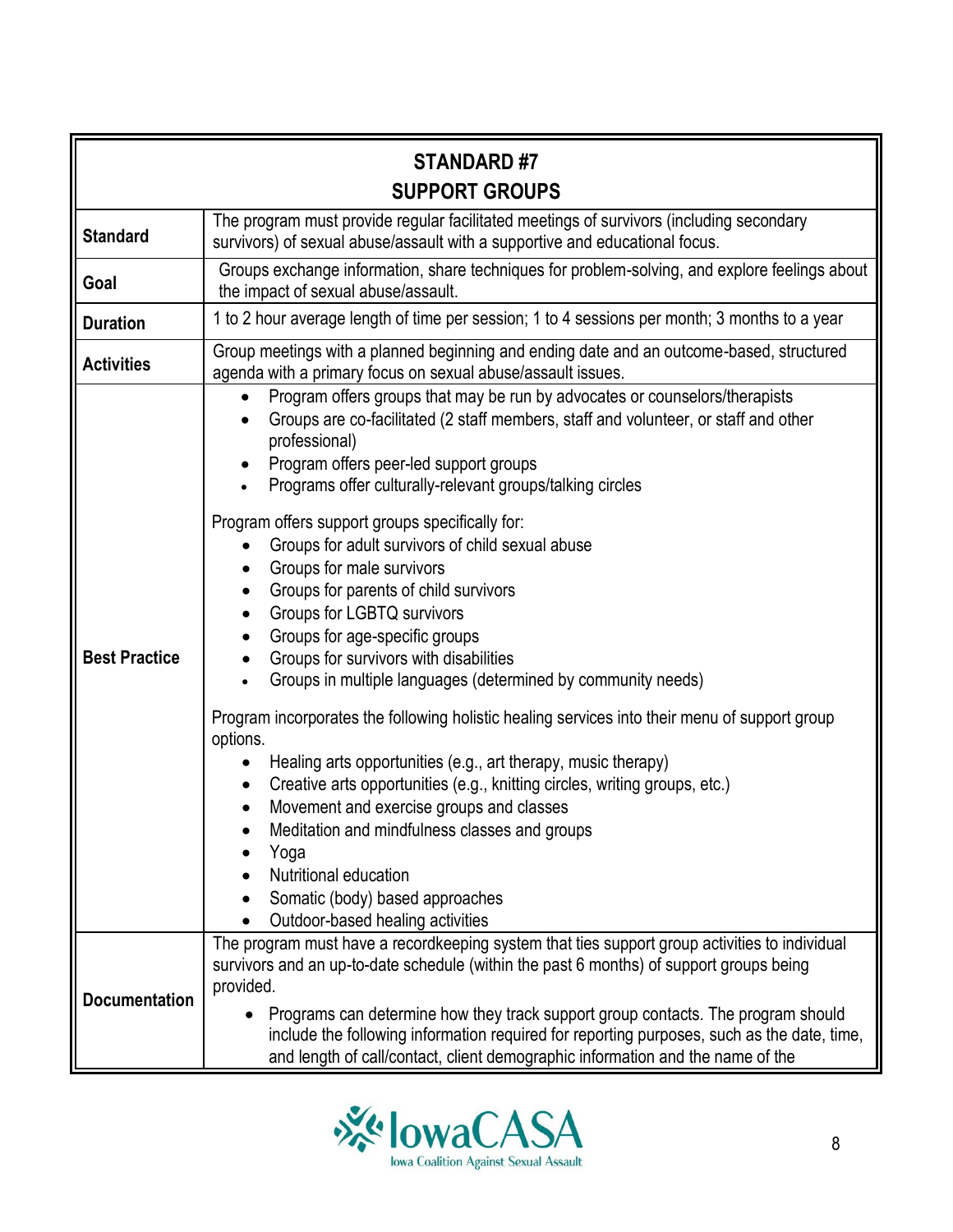| <b>STANDARD#7</b><br><b>SUPPORT GROUPS</b> |
|--------------------------------------------|
| responding advocate.                       |

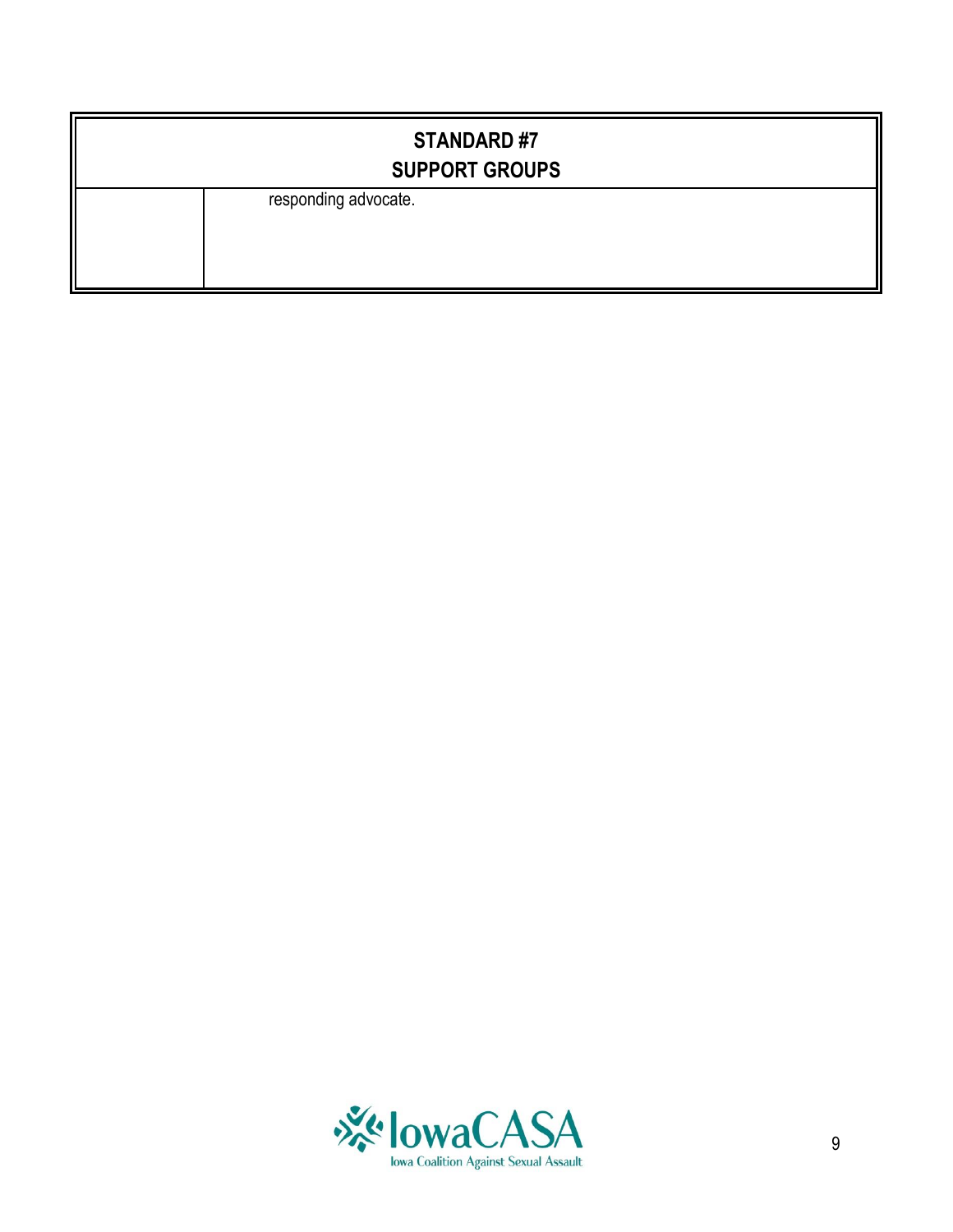| <b>STANDARD#8</b>                       |                                                                                                                                                                                                                                                                                                                                                                                                                                                                                             |                                                                                                                                                                                                                                                                                                                                                                                                                                                                                                                                                                                                                        |
|-----------------------------------------|---------------------------------------------------------------------------------------------------------------------------------------------------------------------------------------------------------------------------------------------------------------------------------------------------------------------------------------------------------------------------------------------------------------------------------------------------------------------------------------------|------------------------------------------------------------------------------------------------------------------------------------------------------------------------------------------------------------------------------------------------------------------------------------------------------------------------------------------------------------------------------------------------------------------------------------------------------------------------------------------------------------------------------------------------------------------------------------------------------------------------|
|                                         | <b>SYSTEMS CHANGE/ADVOCACY</b>                                                                                                                                                                                                                                                                                                                                                                                                                                                              |                                                                                                                                                                                                                                                                                                                                                                                                                                                                                                                                                                                                                        |
| <b>Standard</b>                         | sexual violence. To that end, they must develop working relationships and<br>may come in contact with sexual assault survivors.                                                                                                                                                                                                                                                                                                                                                             | The program must work to coordinate the service system on behalf of survivors of<br>agreements (formal and informal) among programs and services within the broader<br>system of care. The program must also provide training to allied professionals who                                                                                                                                                                                                                                                                                                                                                              |
| Goal                                    | is mutually accountable despite individual changes over time in regulations,<br>procedures or people who provide service.                                                                                                                                                                                                                                                                                                                                                                   | To operate a permanent, survivor-centered system which offers, or assures access<br>to, a comprehensive continuum of specialized sexual abuse/assault services, which                                                                                                                                                                                                                                                                                                                                                                                                                                                  |
| <b>Duration</b>                         | An on-going process                                                                                                                                                                                                                                                                                                                                                                                                                                                                         |                                                                                                                                                                                                                                                                                                                                                                                                                                                                                                                                                                                                                        |
| <b>Eligible</b><br><b>Activities</b>    | Develop partnerships<br>Increase collaboration<br>Assess gaps in service                                                                                                                                                                                                                                                                                                                                                                                                                    | Foster cooperation<br>$\bullet$<br>Develop accountability process<br>Develop new ways of delivering<br>services                                                                                                                                                                                                                                                                                                                                                                                                                                                                                                        |
| <b>Potential</b><br><b>Participants</b> | Law enforcement<br>Prosecutors<br>Judiciary<br><b>Child Protective Services (CPS)</b><br>Schools<br>Youth Serving Agencies<br><b>Residential Facilities</b><br><b>Correctional Institutions</b><br>$\bullet$                                                                                                                                                                                                                                                                                | Social services (private and public)<br>Mental health services<br>Medical facilities/practitioners<br><b>Emergency services</b><br><b>Culturally Specific Services</b><br>Faith-based Organizations<br>$\bullet$<br>Other relevant groups, task forces,<br>networks and individuals                                                                                                                                                                                                                                                                                                                                    |
| <b>Qualifications</b>                   | System coordination should be initiated and led by the Comprehensive Sexual<br>Assault Program.<br>organization and survivors of sexual abuse/assault.<br>They should commit to building community around sexual abuse/assault issues;<br>abuse/assault; facilitate cooperation between all of the agencies/organizations<br>involved with survivors of sexual abuse/assault.<br>share expertise with others to achieve partnerships; and organize and operate<br>partnerships effectively. | The staff and volunteers representing the Comprehensive Sexual Assault Program<br>should represent the issues of sexual abuse/assault to the community accurately,<br>fairly and regularly. They should understand the public policy-making process; build<br>coalitions and articulate opinion to shape public policies that are beneficial for the<br>promote effective relations among diverse agencies working with survivors of sexual<br>They also should encourage cooperation and collaboration with other organizations,<br>seeking ways to improve services and/or reduce costs through cooperative efforts; |

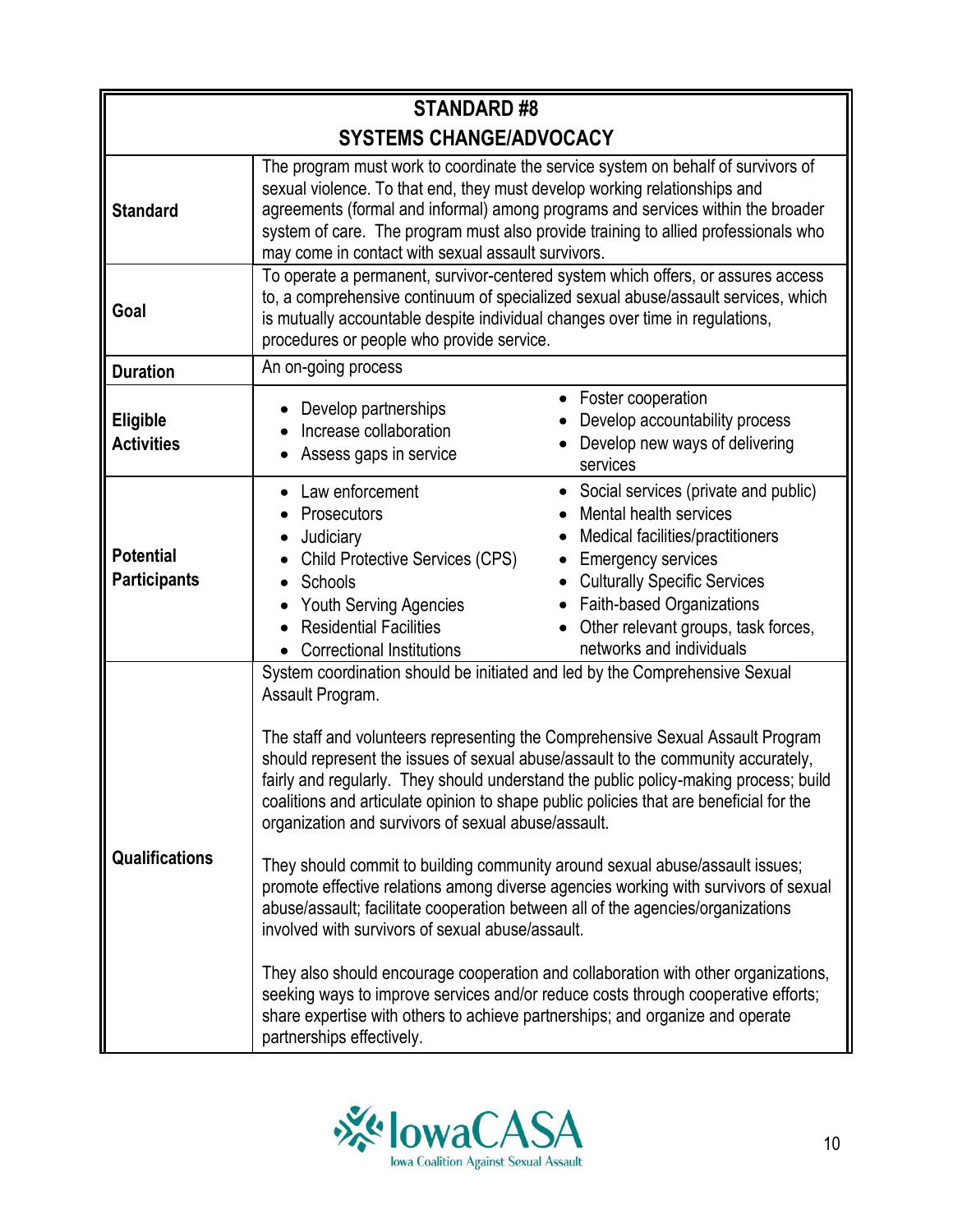| <b>Best Practice</b> | The Comprehensive Sexual Assault Program works with community partners to:<br>• Regularly review and improve protocols and policies<br>• Create/integrate roles relevant to sexual assault intervention and prevention                                                                                                                                                                                                                                                                              |
|----------------------|-----------------------------------------------------------------------------------------------------------------------------------------------------------------------------------------------------------------------------------------------------------------------------------------------------------------------------------------------------------------------------------------------------------------------------------------------------------------------------------------------------|
| <b>Documentation</b> | Programs can show evidence of leadership by presenting meeting minutes,<br>meeting agenda, training agendas, letters of support, or other documents that<br>show the program is in a leadership role.<br>Programs can show that they are working with community partners to develop<br>improved systems for survivors presenting meeting minutes, task<br>force/committee rosters, letters of collaboration, or other relevant documentation<br>that show participation of the groups listed below. |

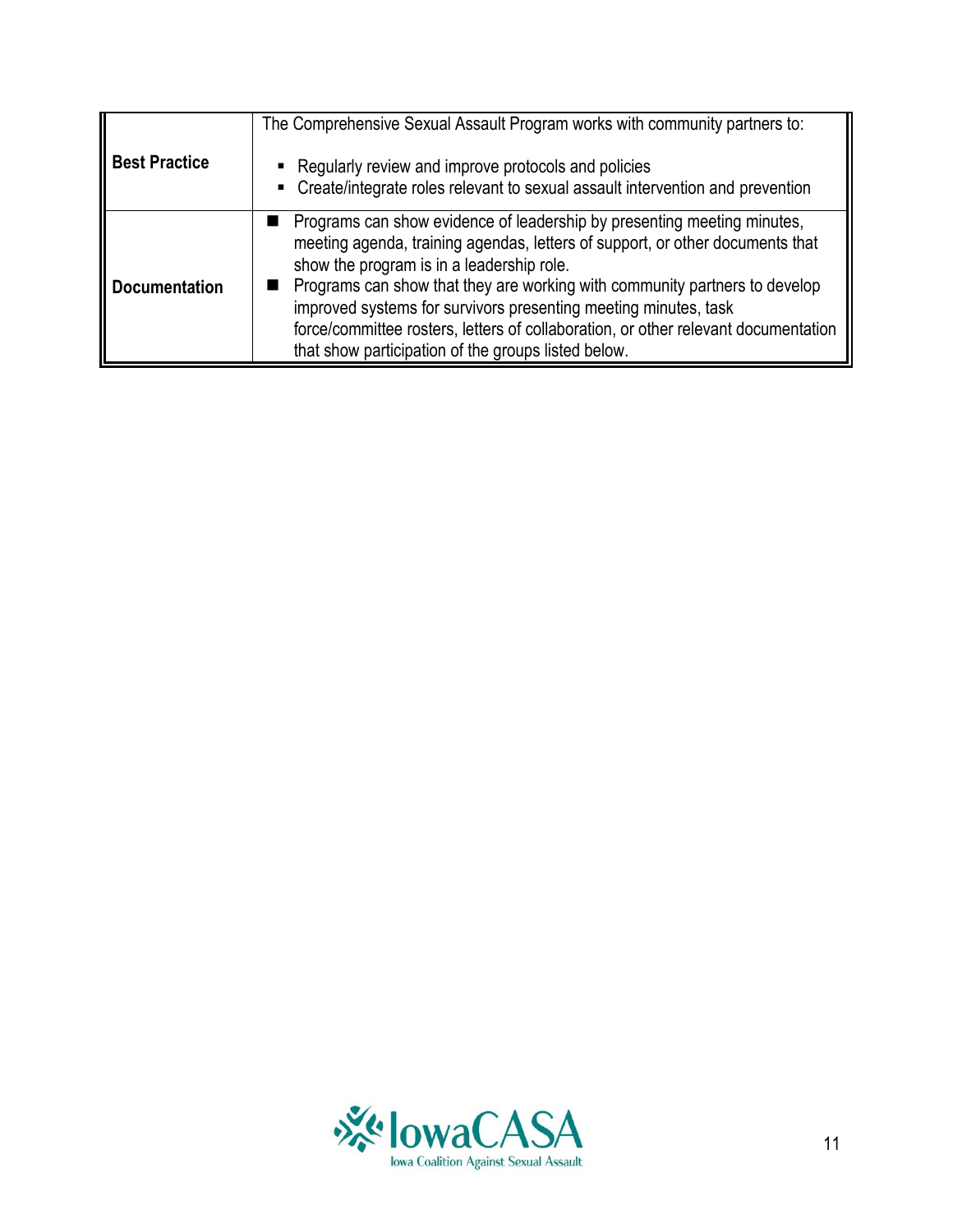| <b>STANDARD#9</b> |                                                                                                                                                                                                                                                                                                                                                                                                                                                                                                                                                                                                                                                                                                                                                                                                                                                                                                                                                                                                                                                                                                                                                                                                                          |  |
|-------------------|--------------------------------------------------------------------------------------------------------------------------------------------------------------------------------------------------------------------------------------------------------------------------------------------------------------------------------------------------------------------------------------------------------------------------------------------------------------------------------------------------------------------------------------------------------------------------------------------------------------------------------------------------------------------------------------------------------------------------------------------------------------------------------------------------------------------------------------------------------------------------------------------------------------------------------------------------------------------------------------------------------------------------------------------------------------------------------------------------------------------------------------------------------------------------------------------------------------------------|--|
| <b>PREVENTION</b> |                                                                                                                                                                                                                                                                                                                                                                                                                                                                                                                                                                                                                                                                                                                                                                                                                                                                                                                                                                                                                                                                                                                                                                                                                          |  |
| <b>Standard</b>   | The program must provide educational activities that promote attitudes, behaviors and<br>social conditions that will reduce and ultimately eliminate factors that contribute to<br>sexual violence. Programming must be in place that seeks to prevent sexual violence<br>before it occurs (primary prevention). Programs that seek to teach victims to protect<br>themselves from assault do not meet this standard.                                                                                                                                                                                                                                                                                                                                                                                                                                                                                                                                                                                                                                                                                                                                                                                                    |  |
| Goal              | To decrease risk factors and increase protective factors in order to prevent<br>sexual abuse/assault<br>To build collaborations with and facilitate the training of allied professionals in<br>primary prevention initiatives<br>To promote ongoing policy development                                                                                                                                                                                                                                                                                                                                                                                                                                                                                                                                                                                                                                                                                                                                                                                                                                                                                                                                                   |  |
| <b>Duration</b>   | Varies with activities and opportunities. The focus should be on integrating prevention<br>into communities and systems, not in providing one-time presentations.                                                                                                                                                                                                                                                                                                                                                                                                                                                                                                                                                                                                                                                                                                                                                                                                                                                                                                                                                                                                                                                        |  |
| <b>Activities</b> | Any primary prevention activities (aimed at prevention of sexual violence before it<br>occurs) that are part of building skills efforts. Activities should be consistent with the<br>elements of the Nine Principles of Effective Prevention. <sup>1</sup><br>A multisession program or set of activities that:<br>Promote nonviolent behavior<br>Enhance bystander intervention skills<br>$\bullet$<br>Addresses topics logically connected with sexual assault prevention (such as<br>$\bullet$<br>communication, trust, gender, boundaries, respect, building assets, social<br>norms); or<br>Prevention activities aimed at a specific community or institution that reach more than<br>one level of the social-ecological model:2<br>Individual: activities aimed at changing or influencing attitudes and beliefs.<br>Relationship: activities aimed at influencing how people relate with their<br>peers, families or intimate partners.<br>Community: activities aimed at influencing culture, systems and policies in a<br>given setting.<br>Society: activities aimed at influencing larger macro-level factors such as<br>gender inequality, religious beliefs, cultural beliefs system, societal norms, etc. |  |

 $\overline{a}$ 



<sup>1</sup> Nation, M., Crusto, C., Wandersman, A., Kumpfer, K. L., Seybolt, D., Morrissey-Kane, E., & Davino, K. (2003). **What works in prevention: Principles of Effective Prevention Programs**. *American Psychologist*, 58, 449-456. <sup>2</sup> Levels of influence from the Social Ecological Model of Prevention, (National Center for Injury Prevention and Control, Centers for Disease Control and Prevention).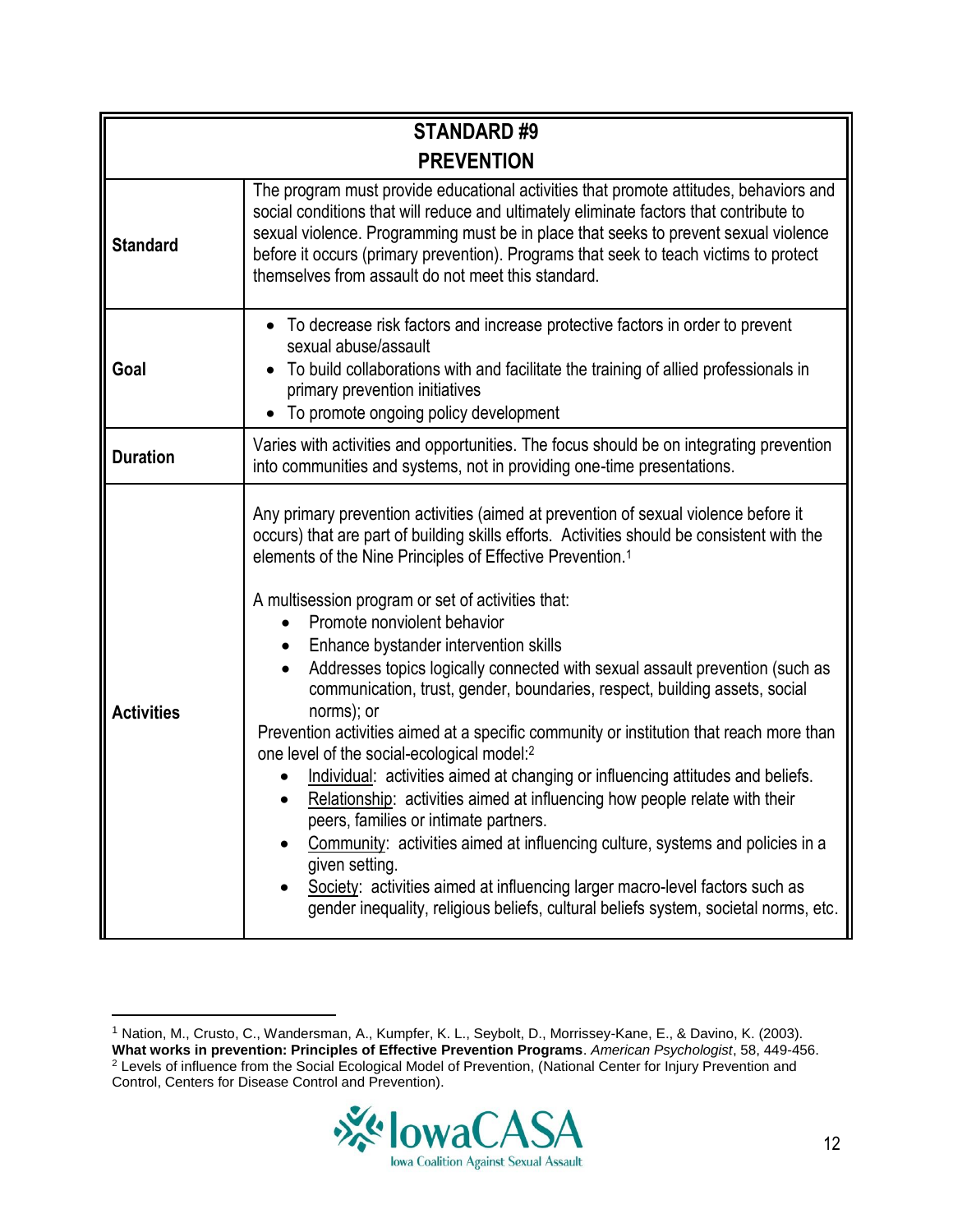| <b>STANDARD#9</b>     |                                                                                                                                                                                                                                                                                                                                                                                                                                                            |
|-----------------------|------------------------------------------------------------------------------------------------------------------------------------------------------------------------------------------------------------------------------------------------------------------------------------------------------------------------------------------------------------------------------------------------------------------------------------------------------------|
|                       | <b>PREVENTION</b>                                                                                                                                                                                                                                                                                                                                                                                                                                          |
| <b>Participants</b>   | Individuals and groups in the general community such as:<br>Children<br>Teens<br>Parents/ Caregivers<br>Community members<br>Service providers                                                                                                                                                                                                                                                                                                             |
| <b>Qualifications</b> | Please see initial training, on-going training, and direct service requirements as<br>outlined in the Iowa Victim Advocate Certification manual.<br>Providers must have an understanding of the causes of sexual violence, prevention<br>and social change theory, community development techniques and have<br>demonstrated experience in educational techniques appropriate to their audience.                                                           |
| <b>Best Practice</b>  | Emphasis on models that encourage bystander intervention<br>The promotion of social equity and justice through seeking diverse<br>perspectives and valuing diverse experiences<br>Skill-building for prevention as a major focus of curricula<br>Social norms campaigns that promote healthy, respectful, non-violent<br>behaviors and relationships<br>Prevention initiatives that involve community leaders to address root causes<br>of sexual violence |

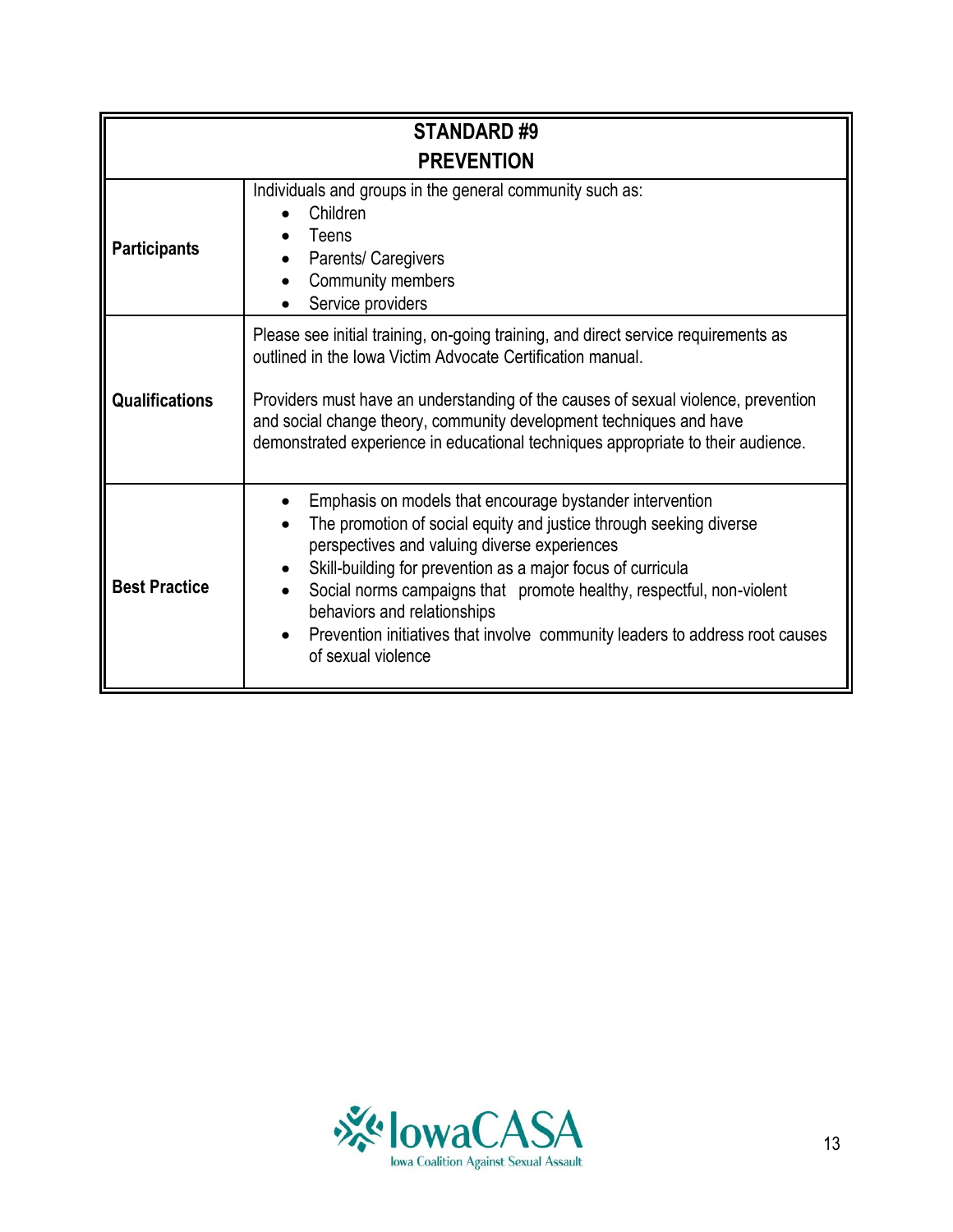# **STANDARD #10 Additional Services**

Comprehensive Sexual Assault Programs also provide the following Additional Services.

- The program must assist survivors with their transportation needs.
	- $\circ$  Transportation may be provided by the most appropriate means for the area.
	- $\circ$  Transportation arrangements may be provided by staff or volunteers in personal or program vehicles, commercial vehicles such as bus or cab, or allied community partners.
	- $\circ$  Programs shall meet with survivors in their own communities rather than requiring survivors to travel out of town to meet with the program. Programs will strive to have multiple outreach offices and staff available in their service area.
- The program provides access to supplies for personal hygiene and clothing for any survivors in need.

# **STANDARD #11 Confidentiality Requirements**

Comprehensive Sexual Assault Programs shall adhere to the following confidentiality requirements.

# **A. Confidentiality Requirement**

 Comprehensive Sexual Assault Programs are required to maintain the confidentiality of each survivor's identity and personal information. This not only ensures that the program is in compliance with ethical and legal standards, but it also creates a safe and trusting environment for each survivor.

# **B. Legal Requirements of Confidentiality**

Comprehensive Sexual Assault Programs will maintain confidential records in accordance with *Iowa Code §915.20A* which states:

- 1. As used in this section:
	- a. "Confidential communication" means information shared between a crime victim and a victim counselor within the counseling relationship, and includes all information received by the counselor and any advice, report, or working paper given to or prepared by the counselor in the course of the counseling relationship with the victim. "Confidential information" is confidential information which, so far as the victim is aware, is not disclosed to a third party with the exception of a person present in the consultation for the purpose of furthering the interest of the victim, a person to whom disclosure is reasonably necessary for the transmission of the information, or a person with whom disclosure is necessary for accomplishment of the purpose for which the counselor is consulted by the victim.
	- b. "Crime victim center" means any office, institution, agency, or crisis center offering assistance to victims of crime and their families through crisis intervention, accompaniment during medical and legal proceedings, and follow-up counseling.

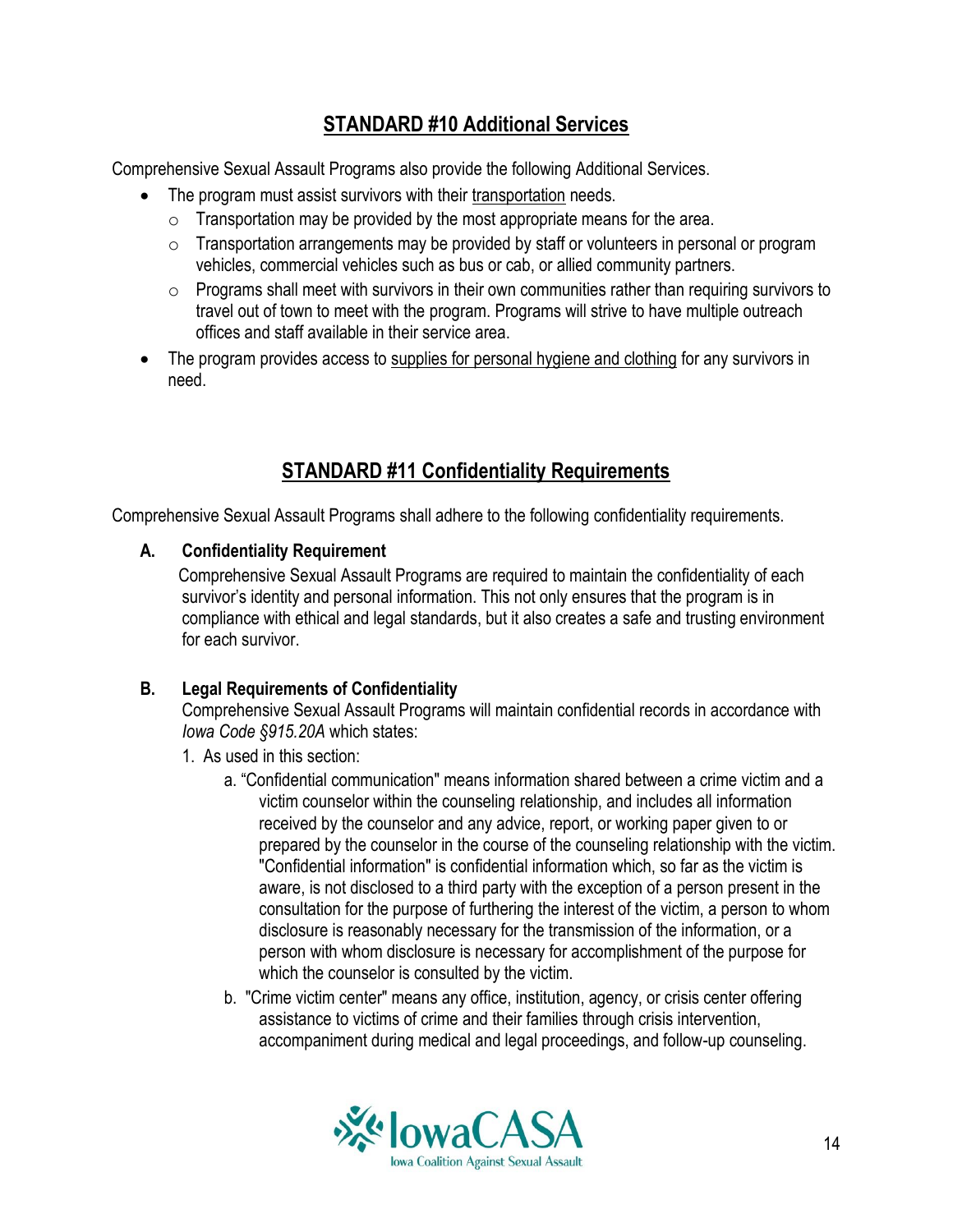- c. "Victim" means a person who consults a victim counselor for the purpose of securing advice, counseling, or assistance concerning a mental, physical, or emotional condition caused by a violent crime committed against the person.
- d. "Victim counselor" means a person who is engaged in a crime victim center, is certified as a counselor by the crime victim center, and is under the control of a direct services supervisor of a crime victim center, whose primary purpose is the rendering of advice, counseling, and assistance to the victims of crime. To qualify as a "victim counselor" under this section, the person must also have completed at least twenty hours of training provided by the center in which the person is engaged, by the Iowa organization of victim assistance, by the Iowa coalition against sexual assault, or by the Iowa coalition against domestic violence, which shall include but not be limited to, the dynamics of victimization, substantive laws relating to violent crime, sexual assault, and domestic violence, crisis intervention techniques, communication skills, working with diverse populations, an overview of the state criminal justice system, information regarding pertinent hospital procedures, and information regarding state and community resources for victims of crime.
- 2. A victim counselor shall not be examined or required to give evidence in any civil or criminal proceeding as to any confidential communication made by a victim to the counselor, nor shall a clerk, secretary, stenographer, or any other employee who types or otherwise prepares or manages the confidential reports or working papers of a victim counselor be required to produce evidence of any such confidential communication, unless the victim waives this privilege in writing or disclosure of the information is compelled by a court pursuant to subsection 7. Under no circumstances shall the location of a crime victim center or the identity of the victim counselor be disclosed in any civil or criminal proceeding.
- 3. If a victim is deceased or has been declared to be incompetent, this privilege specified in subsection 2 may be waived by the guardian of the victim or by the personal representative of the victim's estate.
- 4. A minor may waive the privilege under this section unless, in the opinion of the court, the minor is incapable of knowingly and intelligently waiving the privilege, in which case the parent or guardian of the minor may waive the privilege on the minor's behalf if the parent or guardian is not the defendant and does not have such a relationship with the defendant that the parent or guardian has an interest in the outcome of the proceeding being favorable to the defendant.
- 5. The privilege under this section does not apply in matters of proof concerning the chain of custody of evidence, in matters of proof concerning the physical appearance of the victim at the time of the injury or the counselor's first contact with the victim after the injury, or where the counselor has reason to believe that the victim has given perjured testimony and the defendant or the state has made an offer of proof that perjury may have been committed.
- 6. The failure of a counselor to testify due to this section shall not give rise to an inference unfavorable to the cause of the state or the cause of the defendant.
- 7. Upon the motion of a party, accompanied by a written offer of proof, a court may compel disclosure of certain information if the court determines that all of the following conditions are met:

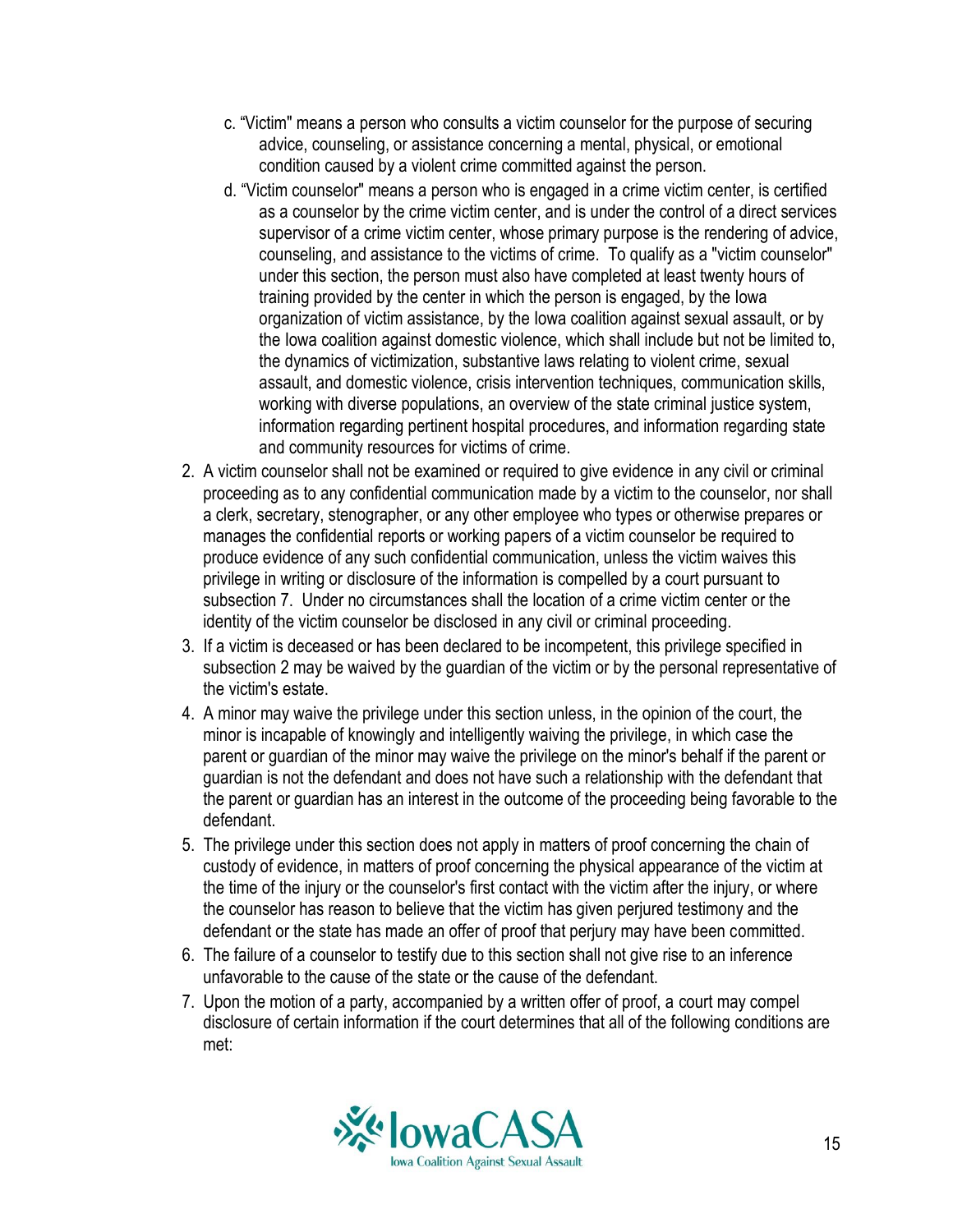- a. The information sought is relevant and material evidence of the facts and circumstances involved in an alleged criminal act which is the subject of a criminal proceeding.
- b. The probative value of the information outweighs the harmful effect, if any, of disclosure on the victim, the counseling relationship, and the treatment services.
- c. The information cannot be obtained by reasonable means from any other source.
- 8. In ruling on a motion under subsection 7, the court, or a different judge, if the motion was filed in a criminal proceeding to be tried to the court, shall adhere to the following procedure:
	- a. The court may require the counselor from whom disclosure is sought or the victim claiming the privilege, or both, to disclose the information in chambers out of the presence and hearing of all persons except the victim and any other persons the victim is willing to have present.
	- b. If the court determines that the information is privileged and not subject to compelled disclosure, the information shall not be disclosed by any person without the consent of the victim.
	- c. If the court determines that certain information may be subject to disclosure, as provided in subsection 7, the court shall so inform the party seeking the information and shall order a subsequent hearing out of the presence of the jury, if any, at which the parties shall be allowed to examine the counselor regarding the information which the court has determined may be subject to disclosure. The court may accept other evidence at that time.
	- d. At the conclusion of a hearing under paragraph "c", the court shall determine which information, if any, shall be disclosed and may enter an order describing the evidence which may be introduced by the moving party and prescribing the line of questioning which may be permitted. The moving party may then offer evidence pursuant to the court order. However, no victim counselor is subject to exclusion under rule of evidence 5.615.
- 9. This section does not relate to the admission of evidence of the victim's past sexual behavior which is strictly subject to rule of evidence 5.412.
- **C. Ethical Requirements of Confidentiality per Federal Funding Guidelines** Non-profit agencies that receive Office of Violence Against Women funding (including STOP) must adhere to the following **Violence Against Women Act 2005 and 2006 Updated Confidentiality and Privacy Requirements paraphrased below:**
	- **1.** To ensure the safety of victims, agencies must not disclose any personally identifying information or individual information collected in connection with services requested, utilized, or denied through agency programs or reveal individual client information without the informed, written, reasonably time-limited consent of the person.
	- **2.** Personally identifying information or personal information means (1) a first and last name; (2) a home or other physical address; (3) contact information of any sort, including postal, email or Internet protocol address, or telephone or facsimile number; (4) a social security number and (5) any other information including date of birth, racial or ethnic background, or religious affiliation, that in combination with any other non-personally identifying information would serve to identify an individual.

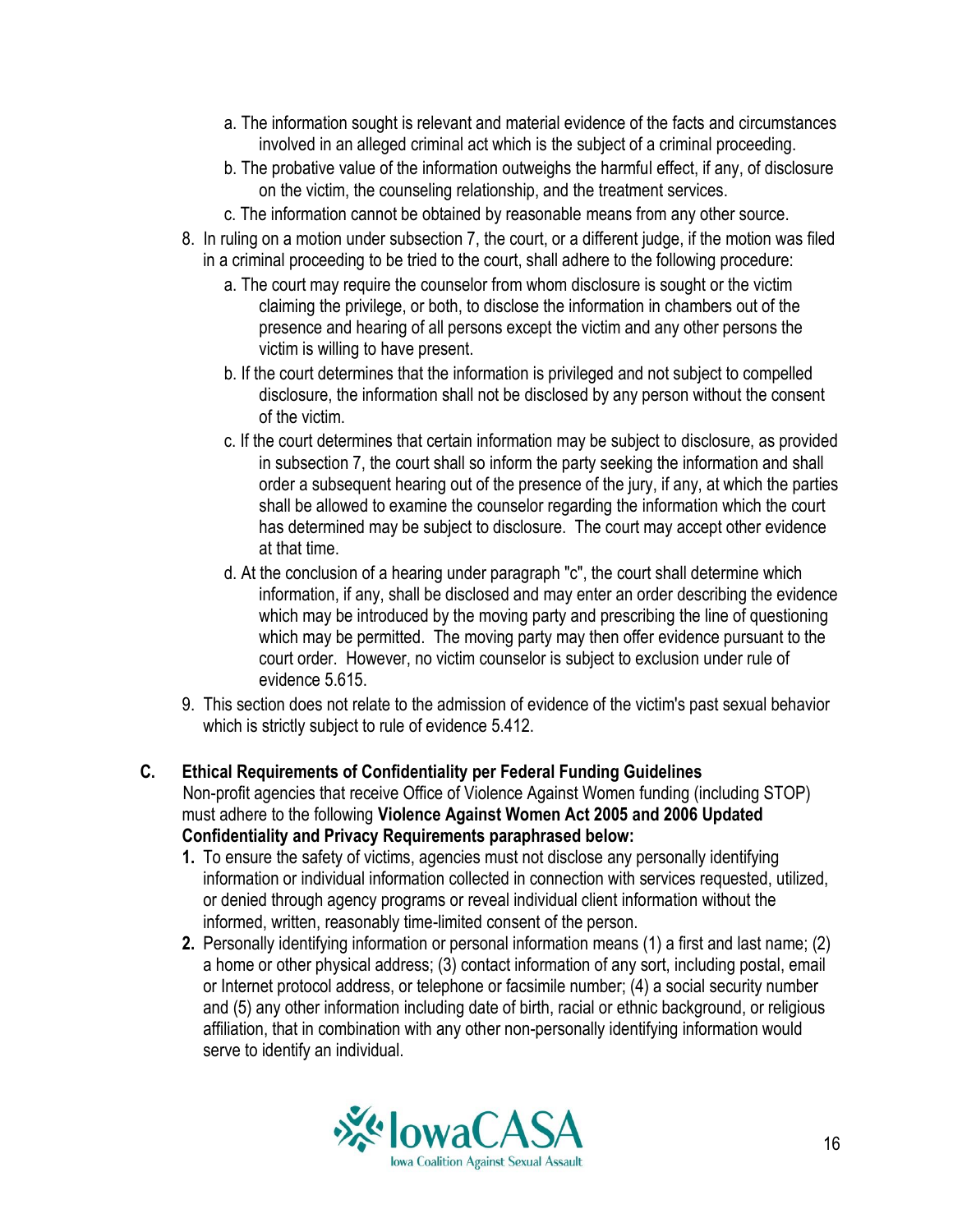**3.** Written consent authorized by a Release of Information shall be compelled by statutory or court mandate, or by informed consent of the victim.

## **D. Written Policies and Procedures Addressing Confidentiality**

Comprehensive Sexual Assault Programs shall have written policies for the following:

- Confidentiality
- Maintenance of Confidential Records
- Release of Information
- Duty to Inform

Comprehensive Sexual Assault Programs shall incorporate the following procedures in their written policies

#### **Confidentiality Policy/Procedure**

- o Comprehensive Sexual Assault Programs are prohibited from sharing personally identifying information about survivors without reasonably time limited, written and informed consent. This provision allows a survivor to choose to temporarily waive her/his confidentiality for a meeting or conversation or other limited period of time, through informed, written consent and a specific short-term release.
- o The term **personally identifying information** or personal information means individually identifying information for or about an individual including information likely to disclose the location of a victim of sexual assault and includes: (1) a first and last name; (2) a home or other physical address; (3) contact information of any sort, including postal, email or Internet protocol address, or telephone or facsimile number; (4) a social security number and (5) any other information including date of birth, racial or ethnic background, or religious affiliation, that in combination with any other non-personally identifying information would serve to identify any individual.
- o Comprehensive Sexual Assault Programs are prohibited from disclosing personally identifying victim information to any third party database such as the Homeless Management Information System (HMIS).
- o Comprehensive Sexual Assault Programs will adhere to State and Federal guidelines requiring confidentiality of client information. Statistical information shared with funders pertaining to clients will be in aggregate form.
- o For monitoring purposes, Comprehensive Sexual Assault Programs will remove identifying information from case files prior to monitoring in order to ensure confidentiality.
- **Maintenance of Confidential Records Policy/Procedure**
	- $\circ$  Clients' paper files will be stored in a locked room, preferably in a file or other cabinet that can also be locked. All computers with client's personally identifying information will be password protected.
	- $\circ$  Clients should be fully informed of the agency's data collection process (computerized files, client databases, paper files, etc.) and of the risks and the uses of each of these processes.
	- $\circ$  Clients have the right to view or request a copy of their file or any other personal information gathered about them at any time, and to request the removal of inaccurate, irrelevant, outdated, or incomplete information from the file.

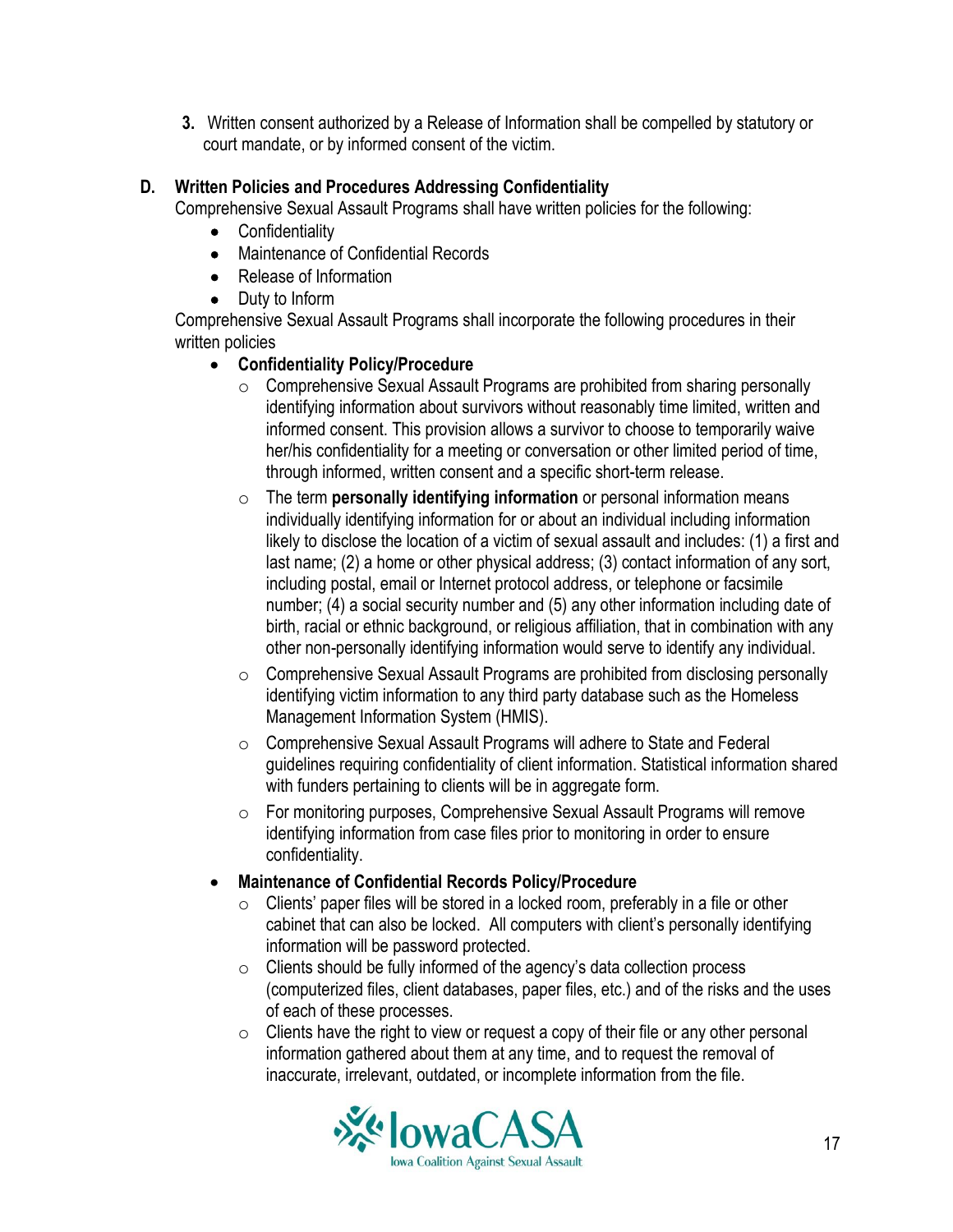- $\circ$  Client files shall be kept for a minimum of four years, although they may be kept indefinitely.
- o All staff, volunteers, contract staff, IT staff, etc. who will have access to a client's personally identifying information whether in paper or computerized client files, must sign a Confidentiality Agreement which will be kept on file.

#### **Release of Information Policy/Procedure**

- o Comprehensive Sexual Assault Programs will not release any personally identifying information without the client's full understanding, cooperation and a release of information. The client's consent must be in writing. A release must include:
	- the specific information to be released
	- the date the release is signed
	- the purpose for which the information is released
	- name of person/agency/organization to whom disclosure is made
	- dated signature(s) of witness(as)
	- expiration date of the consent which may reflect time, date, event, or condition, depending on the nature of the information disclosed. Releases can be dated for as short a time period as one day, and should generally not be any longer than 30 days.
	- **EXTERUTE:** a provision that the victim/survivor may rescind the release at any time in writing
- o Releases from other agencies shall not be considered a substitute for the program securing its own release.
- o When records, staff, and/or volunteers are subpoenaed, the Comprehensive Sexual Assault Programs will make every effort, within the limits of the law, to carry out the client's desired response to the subpoena. Every effort will be made by the program staff to seek permission from the client to release the information. If permission is granted, a written release of information will be signed by the client. The release of information will include what will be released, to whom it will be released and why it is being released.

#### **Duty to Inform Policy/Procedure**

Comprehensive Sexual Assault Programs shall inform the client that confidentiality may not be maintained in the following situations:

- o when a dependent adult or child has been abused, exploited or neglected,
- $\circ$  when the client's life is endangered and she/he cannot give consent,
- o missing person/welfare checks,
- o matters of proof concerning chain of custody of evidence: photos, clothing, etc.,
- $\circ$  matters of proof concerning physical appearance of the victim at the time of the advocate's first contact with the victim after the sexual assault,
- $\circ$  when the client makes a probable threat or is violent against another person,
- o when she threatens to or deliberately causes harm to herself,
- $\circ$  in the event that the court issues an order for specific information, pursuant to the process set out in Iowa Code §915.20A.

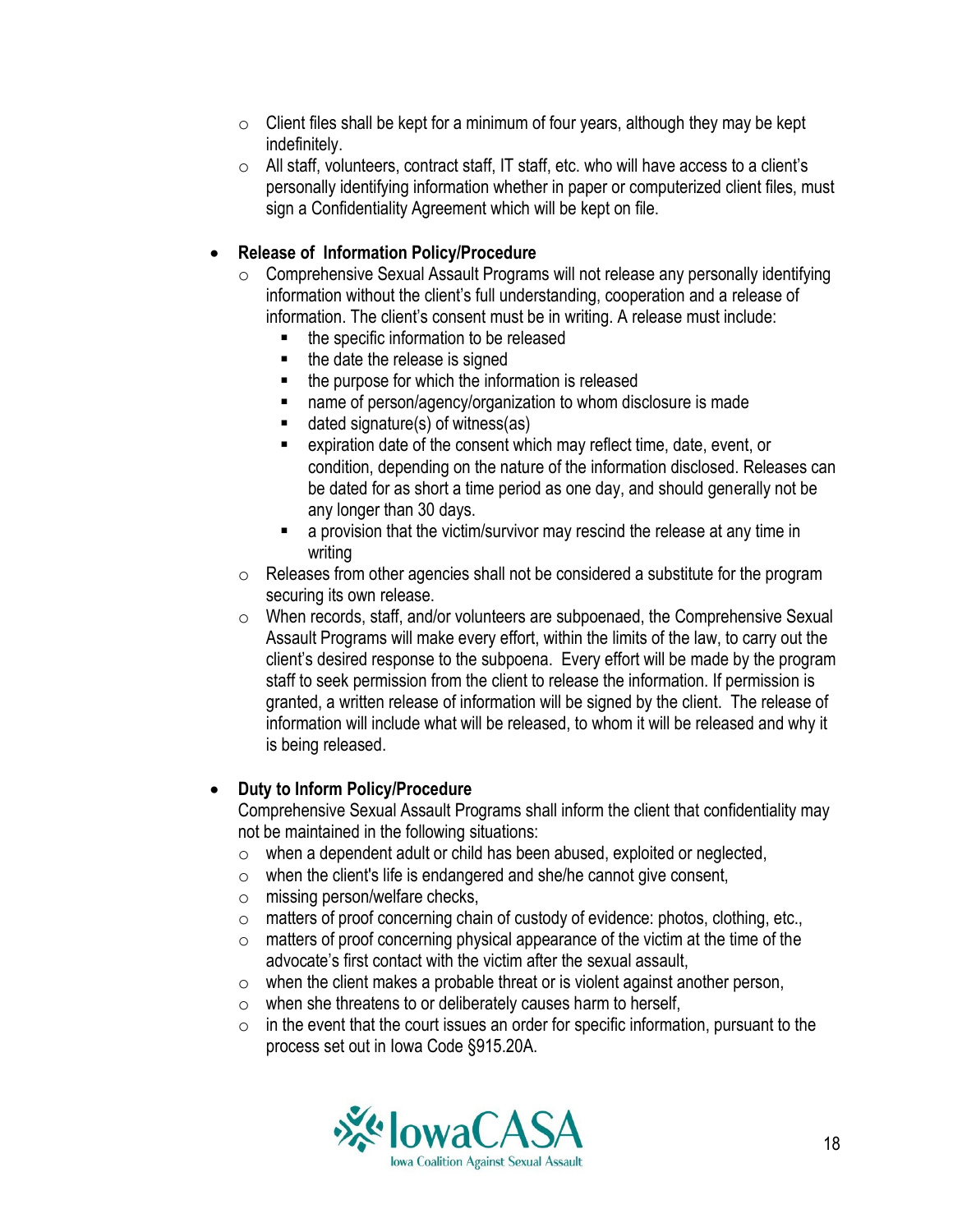# **STANDARD #12 Non-discrimination**

Comprehensive Sexual Assault Programs cannot restrict services to survivors based on: race, ethnicity, religion, gender, age, sexual orientation, substance use or abuse, disabilities, income, country of origin, immigration status, or English proficiency.

## **A. Services for Survivors who are Deaf or hard of hearing**

- When working with a Deaf or hard of hearing survivor, programs must take steps to ascertain and use that person's preferred mode of communication, e.g. American Sign Language (ASL), Signed English, lip reading, note writing, Relay Iowa, etc.
- Programs shall have a TTY available and staff shall be trained in its use. Clients shall have access to the TTY, in a private environment, if they request it. Staff shall be trained in the use of Relay Iowa.
- In accordance with the Americans With Disabilities Act, programs shall maintain a readily accessible list of sign language interpreters and shall provide such an interpreter at the client's request.
- Advocates shall be knowledgeable about their clients' rights to sign language interpreters, and other accommodations, and will advocate for these rights within medical, legal, educational, social service, and other systems.
- Use of a certified ASL interpreter does not negate a client's confidentiality rights under Iowa Code 915.20A.

## **B. Services for Survivors with Disabilities**

Services provided shall comply with all the certified assurances tied to any grant funding, including but not limited to any applicable federal nondiscrimination requirements.

- Comprehensive Sexual Assault Programs shall have parking available for persons who are disabled, an accessible entrance, and at least one accessible restroom facility.
- Comprehensive Sexual Assault Programs must be proactive in identifying the barriers faced by people with disabilities who seek services and be responsive to survivors with physical, sensory, emotional, or cognitive impairments.
- Comprehensive Sexual Assault Programs should develop working relationships with other service providers in their communities and be knowledgeable about resources available to people with disabilities.

#### **C. Services for Immigrant Survivors or Survivors who are non-English Proficient**

Services provided shall comply with all the certified assurances tied to any grant funding, including but not limited to any applicable federal nondiscrimination requirements.

- Comprehensive Sexual Assault Programs shall not inquire about immigration status as part of initial screening to determine eligibility for services.
- Comprehensive Sexual Assault Programs shall inform immigrant survivors of their right to self-petition for immigration status under the Violence Against Women Act, or as crime victims under U-visa provisions, or as victims of trafficking under T-visa provisions.

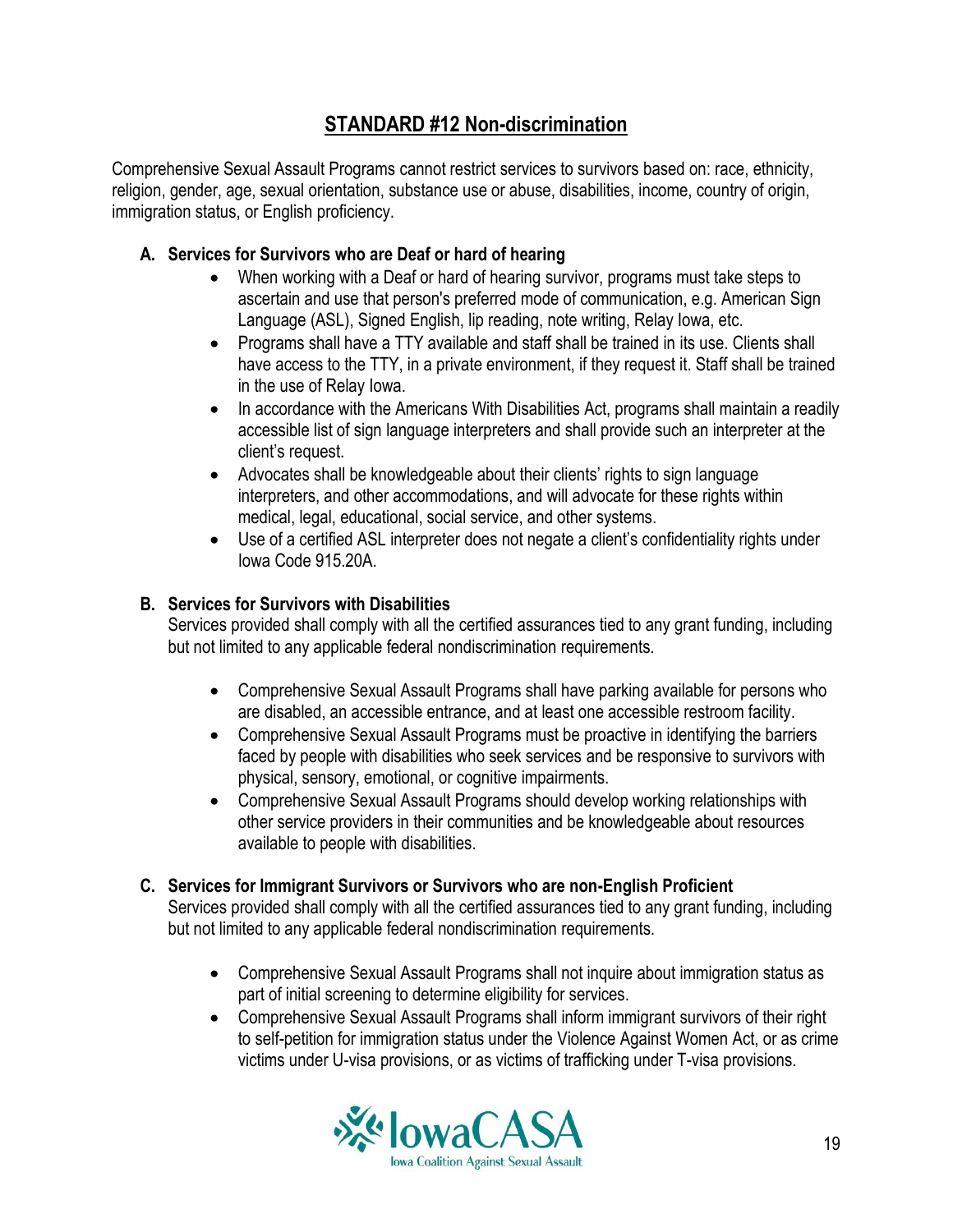- Advocates will assist immigrant survivors with documenting and substantiating their claims of abuse as part of their petition for immigration status.
- Upon request, Comprehensive Sexual Assault Programs shall provide interpreters to non-English proficient clients. This may include utilizing Ameritech's Language Line or other such services for translation.
- Comprehensive Sexual Assault Programs shall not use children as interpreters for counseling sessions, intake, group sessions, or other contacts in which adult issues are discussed.
- Comprehensive Sexual Assault Programs shall assist clients in securing their right to interpreters within the legal system.
- Comprehensive Sexual Assault Programs maintain a list of interpreters available in their communities. Brochures, information on legal rights and options, etc. are available in multiple languages.
- Comprehensive Sexual Assault Programs screen interpreters for their ability to maintain confidential and accurate translation services, sign a confidentiality agreement, and have training on sexual violence.

## **D. Services for Lesbian, Gay, Bisexual, Transgender, Queer/Questioning, Intersex (LGBTQI) Survivors**

- Comprehensive Sexual Assault Programs shall use language in crisis line calls, forms, intake materials, brochures, and in-person contact that does not assume heterosexuality and shall be gender neutral.
- Comprehensive Sexual Assault Programs shall treat survivors according to the survivor's self-identified gender.

# **STANDARD #13 Grievance Procedures**

Comprehensive Sexual Assault Programs shall have written policies and procedures regarding survivor grievances that clearly describe the lines of decision-making for the resolution of grievances. Comprehensive Sexual Assault Programs must clearly provide survivors with information about documenting the grievance and the resolution process.

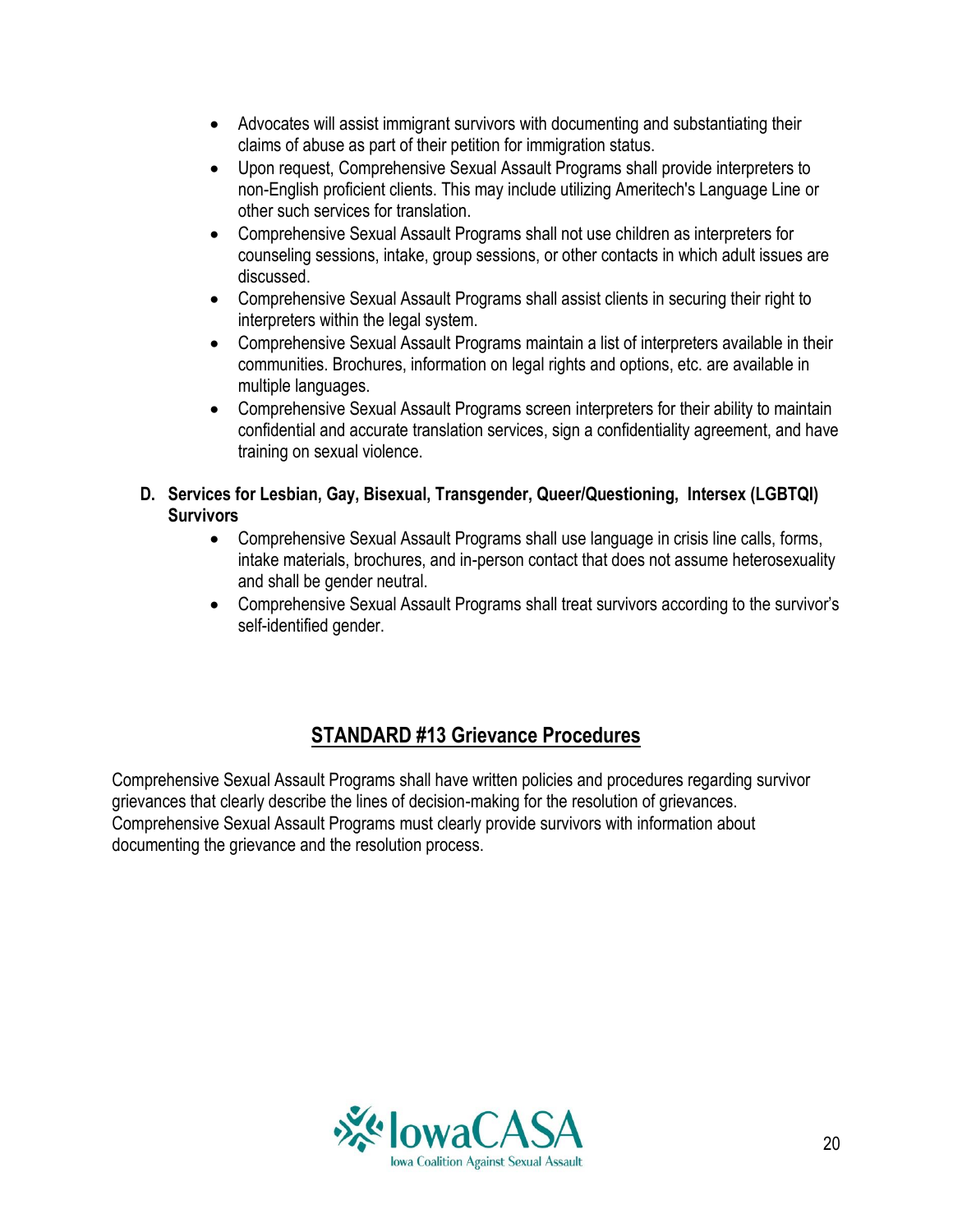# **STANDARD #14 Administrative Requirements**

#### **A. Board of Directors**

- 1. The Comprehensive Sexual Assault Program shall be an incorporated nonprofit organization with a 501(c) 3 designation from the Internal Revenue Service, or a government agency charged with crisis response and counseling for sexual assault survivors.
- 2. Where the Comprehensive Sexual Assault Program is an independent organization whose mission is to serve survivors of sexual violence, the governing body shall be responsible for all policy decisions which affect personnel, budgetary and program development matters.
- 3. Where the Comprehensive Sexual Assault Program is a component of a multi-purpose organization, whose mission extends beyond services to survivors of sexual violence, the Board of Directors shall appoint an advisory body to give input on policy decisions that affect personnel, budgetary and program development matters of the rape crisis program*.*

## **B. Bylaws**

- 1. The Board of Directors shall be governed by the Bylaws.
- 2. The Bylaws must be reviewed regularly in accordance with the schedule stipulated in the document. The adoption date must be recorded in the Bylaws.
- 3. The Board of Directors of the contractor shall reflect the racial and ethnic composition of the counties served and shall include representatives from all counties served.

# **C. Conflict of Interest**

The Comprehensive Sexual Assault Program shall have a written policy and procedures to reduce the potential for, or appearance, a conflict of interest. This shall apply to the functions and activities of the Board of Directors, staff, and volunteers associated with the contractor.

#### **D. Fiscal**

- 1. The Comprehensive Sexual Assault Program shall have available fiscal records in accordance with generally accepted accounting principles. These records shall be made available to IowaCASA upon request.
- 2. The Comprehensive Sexual Assault Program shall have a full or modified accrual bookkeeping system.
- 3. The Comprehensive Sexual Assault Program shall maintain fiscal records current to within thirty (30) days.
- 4. The Comprehensive Sexual Assault Program must be exempt from Federal Income Tax and have current 501(c) 3 verification by the Internal Revenue Service.
- 5. The Comprehensive Sexual Assault Program must have an established Federal Employer Identification Number issued by the Internal Revenue Service.
- 6. The Comprehensive Sexual Assault Program shall maintain fiscal records as follows:

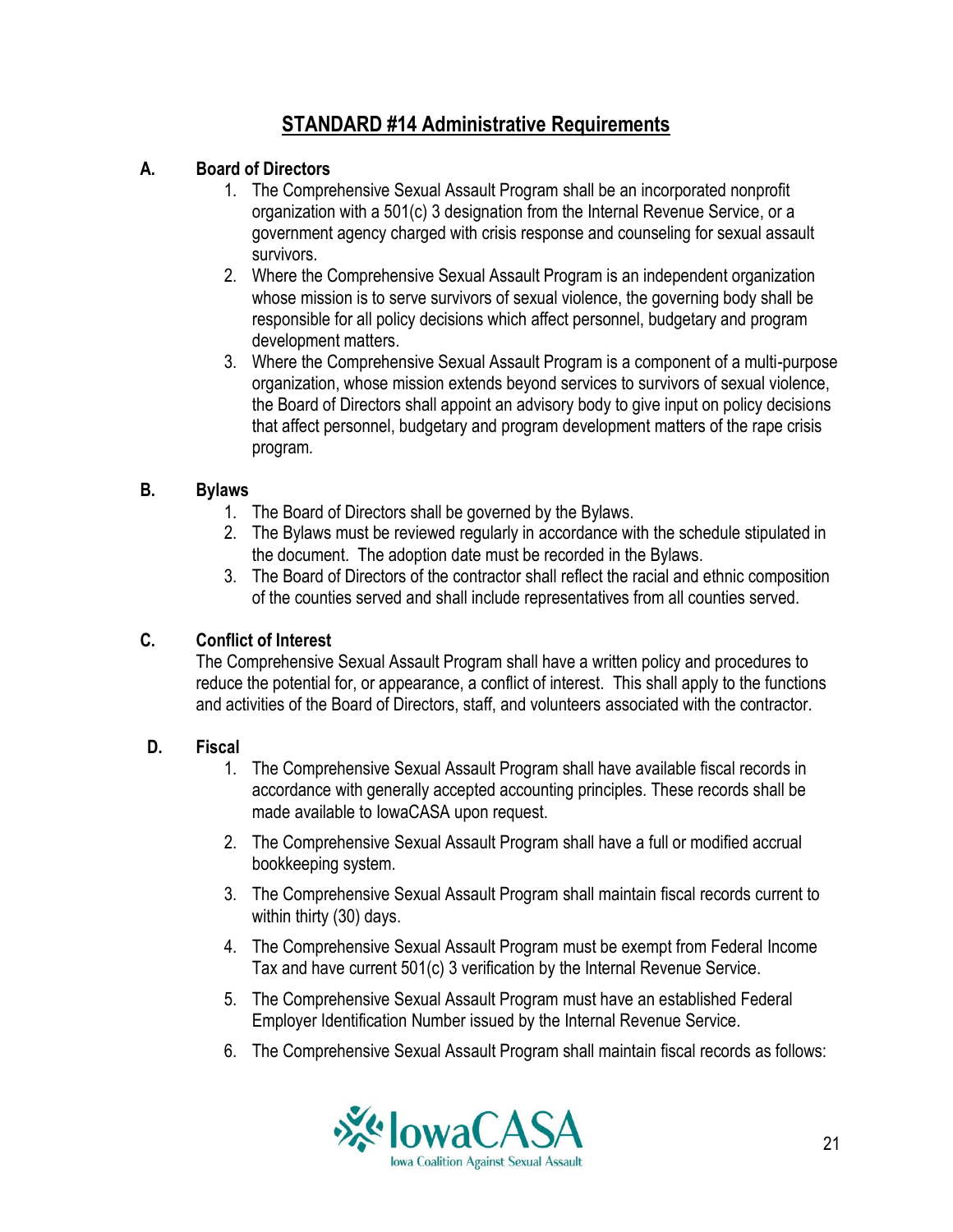Cash Disbursements Journal- this journal must reflect an accounting of expenditures. These expenditures must correspond with line items in the contractor's original contract budget or approved revision.

Cash Receipts Journal- this journal must identify income received from all funding sources.

General Ledger- all transaction records in the individual journals must also be posted to separate ledger accounts and reconciled with bank statements. This will enable the contractor to double-check all transactions.

Accounts Receivable Ledger- this ledger reflects the amount a customer owes to the contractor at any specific time. This subsidiary ledger corresponds to the General Ledger.

Accounts Payable Ledger- this ledger reflects the amount the contractor owes to vendors at any specific time. This subsidiary ledger corresponds to the General Ledger.

Payroll Journal- this journal must identify gross and net salary, taxes, benefits, and employee authorized deductions for appropriate personnel.

Receipts- all expenditures must be supported by a paid bill and with proper authorization for payment.

Tax and Benefit Payments- appropriate tax and benefit payments must be made on a timely basis and appropriately documented.

Salary and Benefits History- there shall be record of all employee transactions: hire date, salary and salary changes, time and leave documentation, changes in status, benefits afforded the employee.

- 7. The Comprehensive Sexual Assault Program shall have procedures in place to ensure that catastrophic loss of fiscal records is minimized.
- 8. The Comprehensive Sexual Assault Program shall retain its financial records for a period of five years from the contract expiration date, and for such period, if any, as specified below:
	- a. If the Comprehensive Sexual Assault Program is completely or partially terminated, the records relating to the work performed prior to the termination shall be made available for a period of five years from the date of any resulting final settlement.
	- b. Records which relate to litigation of the settlement of claims arising out of performance or expenditures under the contract to which exception has been taken by the auditors shall be retained by the Center until such litigation, claim, or exceptions have reached final disposition.

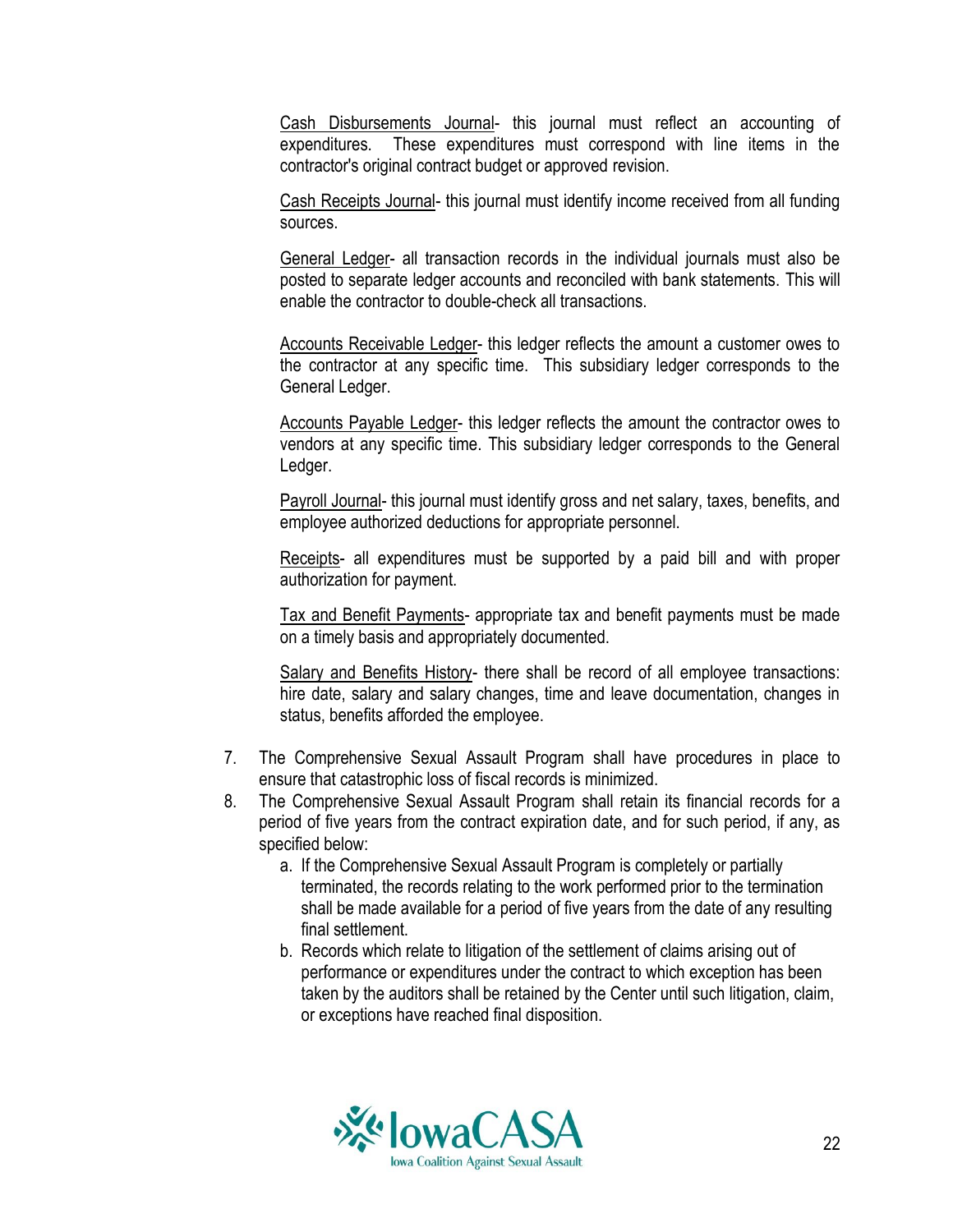Please note that while it is not required, it is recommended as a best practice to retain financial records for a period of seven years.

## **E. Risk Management**

- 1. The Comprehensive Sexual Assault Program shall develop a risk management policy which identifies and evaluates potential risk to the organization's finances, personnel, property, service recipients, and reputation.
- 2. The Comprehensive Sexual Assault Program shall establish procedures to minimize risks.
- 3. The Comprehensive Sexual Assault Program shall establish disaster recovery plans which address floods, fire, terrorist attacks, and other like disasters that render the rape crisis program inoperable.
- 4. The Comprehensive Sexual Assault Program shall have the following insurance coverage that meets the minimum contractual requirement of IowaCASA:
	- a. Workers' compensation
	- b. Business owners' fire and casualty
	- c. Professional liability
	- d. Employee dishonesty
	- e. Directors and officers
	- f. Unemployment compensation
- 5. The risk management policy shall include a process for periodic review.

#### **F. Personnel**

- 1. The Comprehensive Sexual Assault Program has written personnel policies that are reviewed annually and address the following:
	- a. Adhere to federal and state laws that prohibit discrimination on the basis of race, color, national origin, religion, sex, or disability
	- b. Work hours
	- c. A method for employee evaluation
	- d. Sexual harassment
	- e. Screening of staff through background checks to ensure that children and vulnerable adults are protected
	- f. Verification of references
	- g. Recruitment, selection, promotion, and termination
	- h. Overtime pay and compensatory time
	- i. Benefits
	- j. Supervision of staff
	- k. Holidays, vacation, sick leave and other leave time
	- l. Rules of conduct
	- m. Disciplinary actions
	- n. Grievance procedure
- 2. Written job description for all Comprehensive Sexual Assault Program positions shall be available. These written descriptions include:

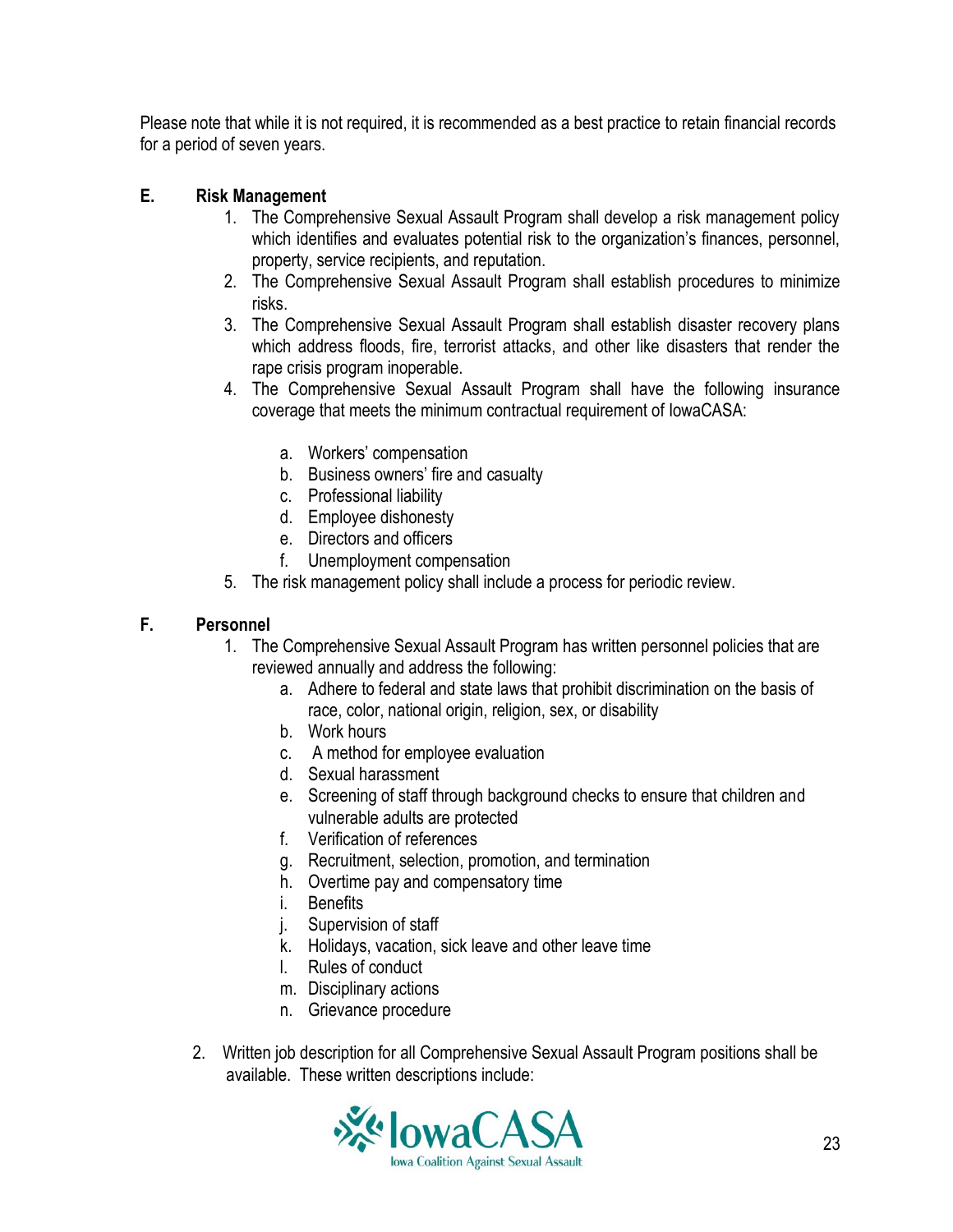- a. Job title
- b. Tasks and responsibilities of the position
- c. Required education, skills, knowledge and experience
- d. Lines of authority
- **3.** Staff Development

All staff employed with a Comprehensive Sexual Assault Program should possess an understanding of the issue of sexual assault and have completed training as detailed in the Iowa Victim Advocate Certification manual.

- a. Initial training for new staff
- b. Ongoing training for personnel
- c. Policy for leaves for conferences, classes or institutes
- d. Regular staff meetings
- **4.** Wage and Hour Requirements

The Comprehensive Sexual Assault Programs' positions should be compensated in compliance with applicable federal and state laws which include the Fair Labor Standards Act.

**5.** Volunteers

Comprehensive Sexual Assault Programs have written a written policy on the use of volunteers which includes:

- a. Screening of volunteers through background checks to ensure that children and vulnerable adults are protected
- b. Verification of references
- c. A written description of duties and rights, including confidentiality policy and practices to be given to the volunteer
- d. Provision for supervision
- e. Provision of role appropriate orientation, initial training and ongoing training
- f. Policies and procedures for recruiting and selecting volunteers
- g. Provision for termination
- h. Adhere to federal and state laws that prohibit discrimination on the basis of race, color, national origin, religion, sex, or disability